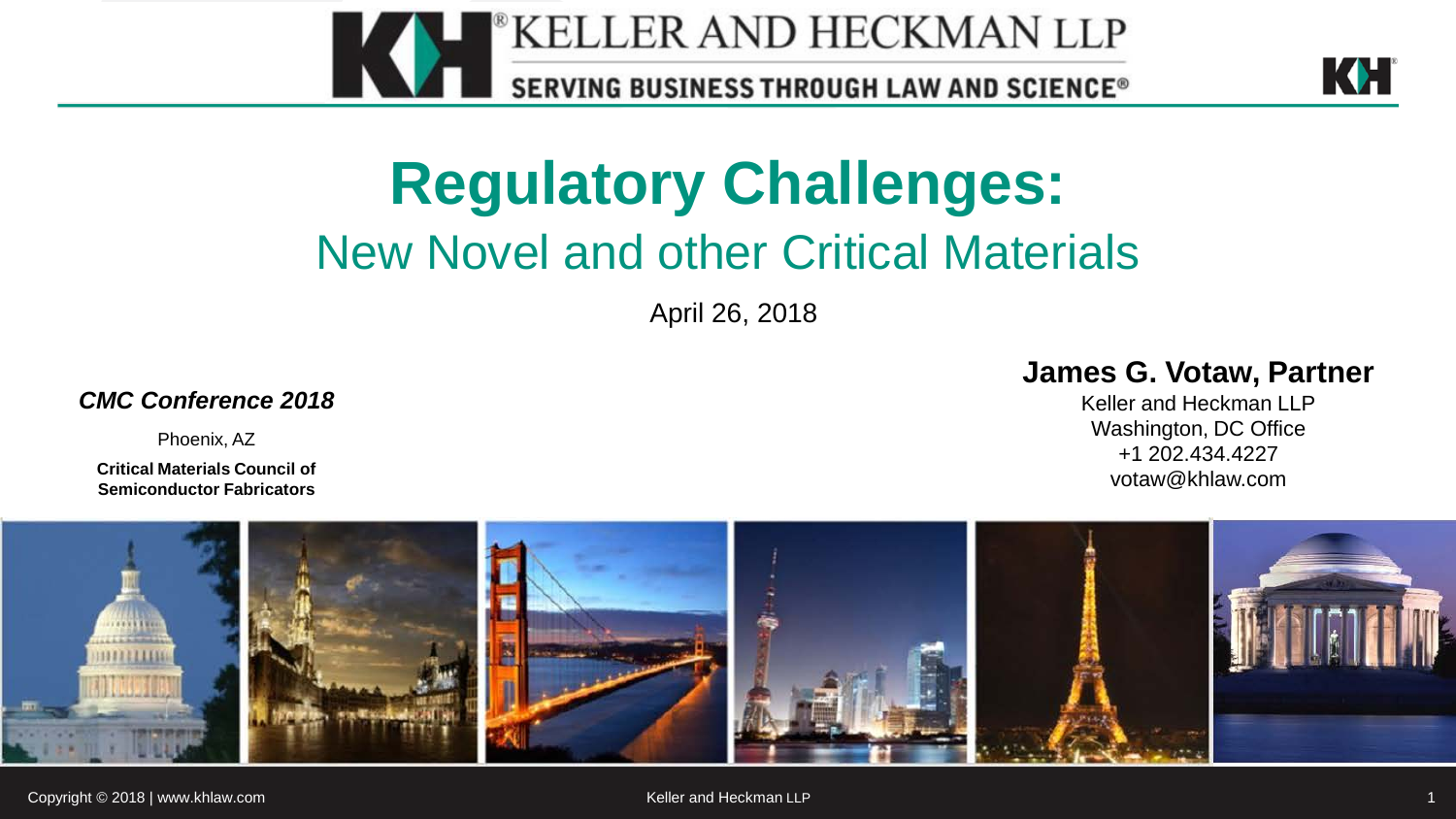



*Broad practice focused on unmatched expertise in domestic and international regulatory law, and associated litigation and business transactions* 

#### **Small size; deep experience in focus areas**

- $\cdot \cdot \cdot$  100<sup>±</sup> lawyers
- 21 Scientists

#### **Five offices worldwide**

- **❖** Washington, DC
- ❖ San Francisco
- **☆** Brussels
- **❖** Paris
- **❖** Shanghai

#### o RANA **Best Lawyers** HAMBERS **LEADING FIRM**

#### **Practice focused on complex business regulation**

- **❖** Biotechnology
- **EX** Chemical control regulation (US and international)
- $\cdot$  Fnvironmental law
- **Employment and Labor**
- **External**, food packaging, drugs, devices and cosmetics
- $\cdot$  International regulatory affairs
- **❖ Pipelines**
- **◆ Privacy, data security and digital media**
- **❖** Product Safety
- $\cdot$  Telecommunications
- **❖ HazMat /GHS and other Transportation**
- **◆ Workplace safety and health**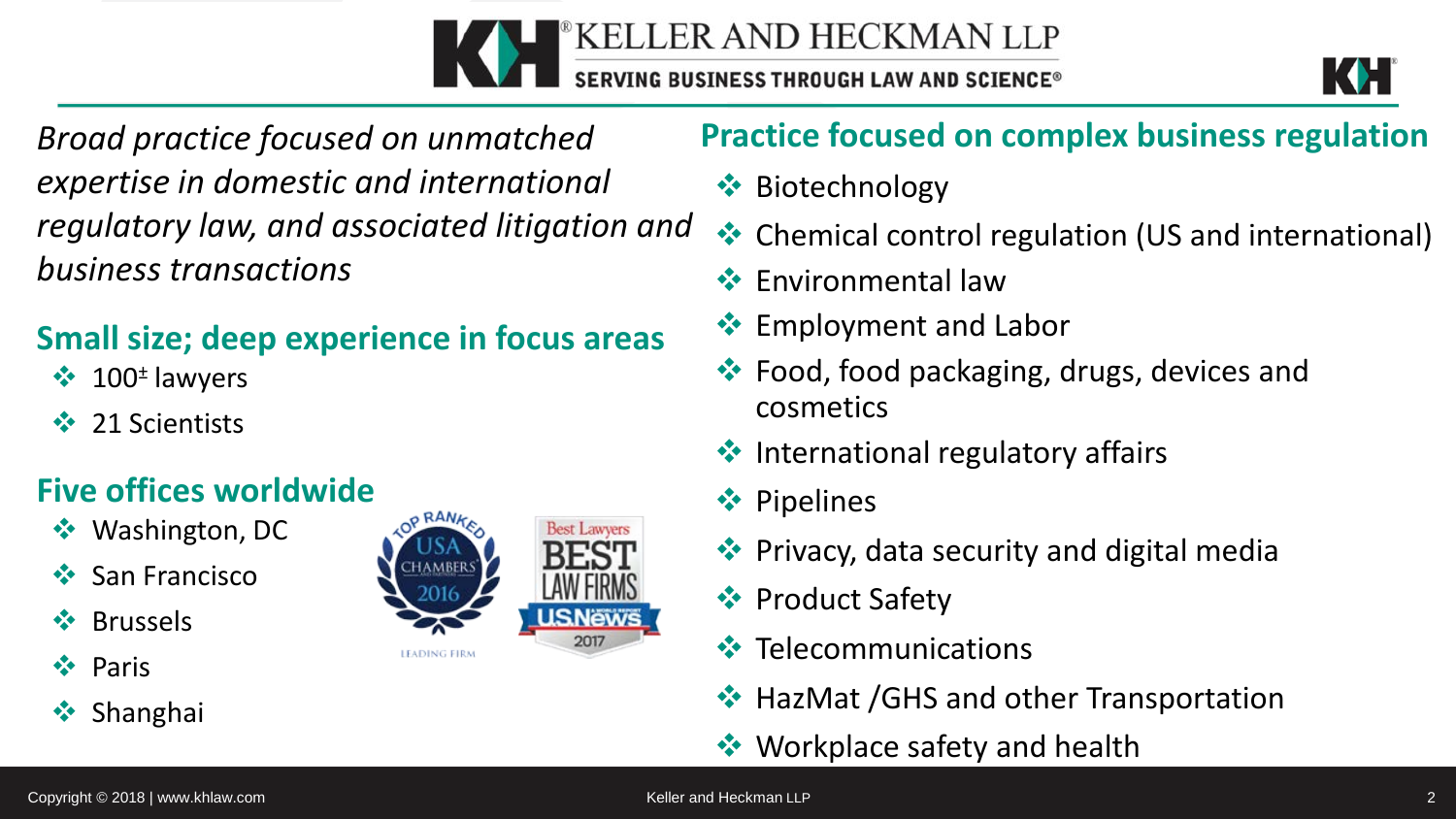### **Overview**

- Conflict Minerals Update
- U.S. Chemical and Materials Regulation Update
	- TSCA New Chemicals Changes
	- TSCA Prioritization / Risk evaluation
	- Nanoscale materials
- **Int'l Chemical and Materials Regulation Update** 
	- China
	- Taiwan
	- Korea
	- EU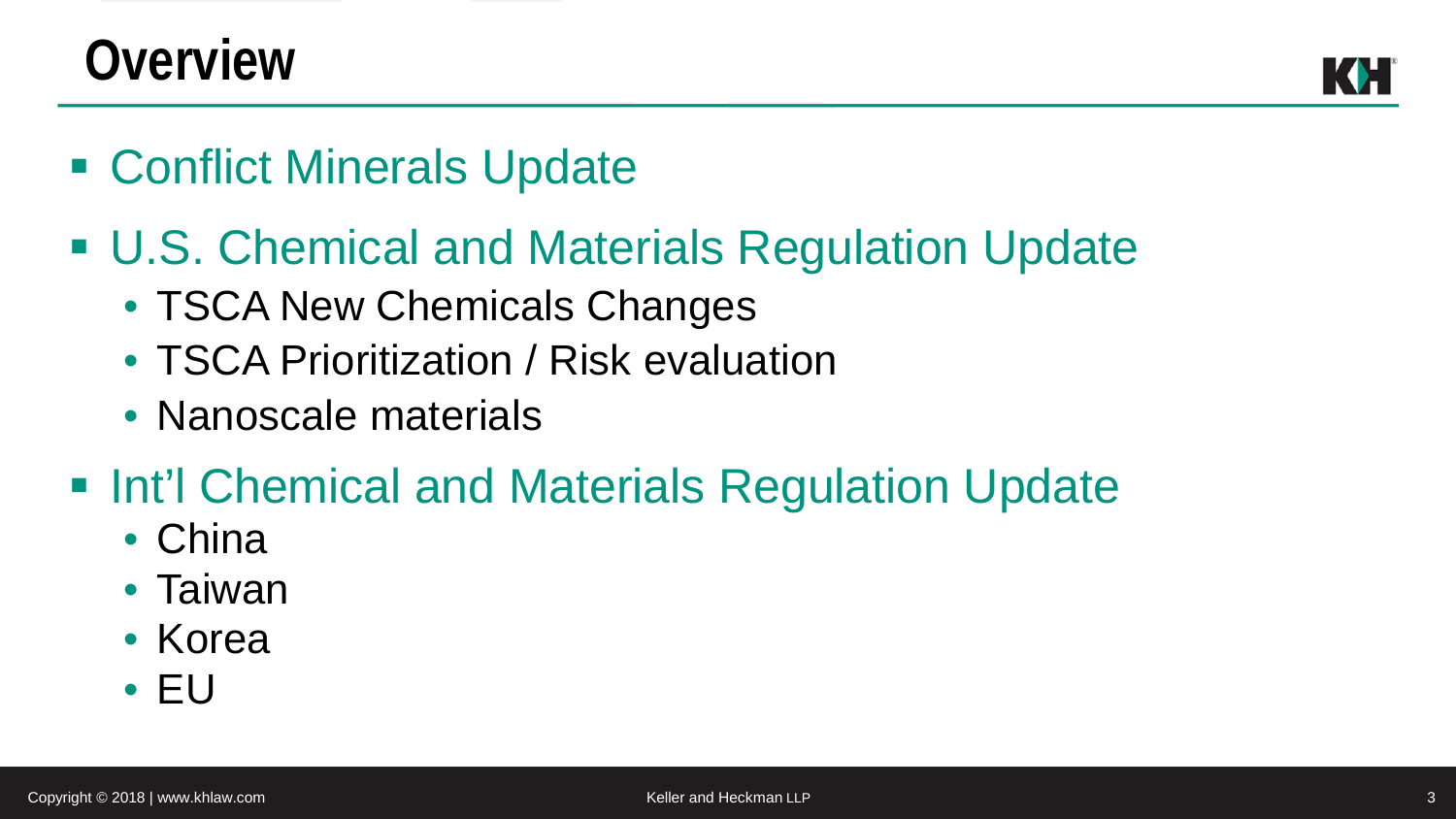

# Conflict Minerals Update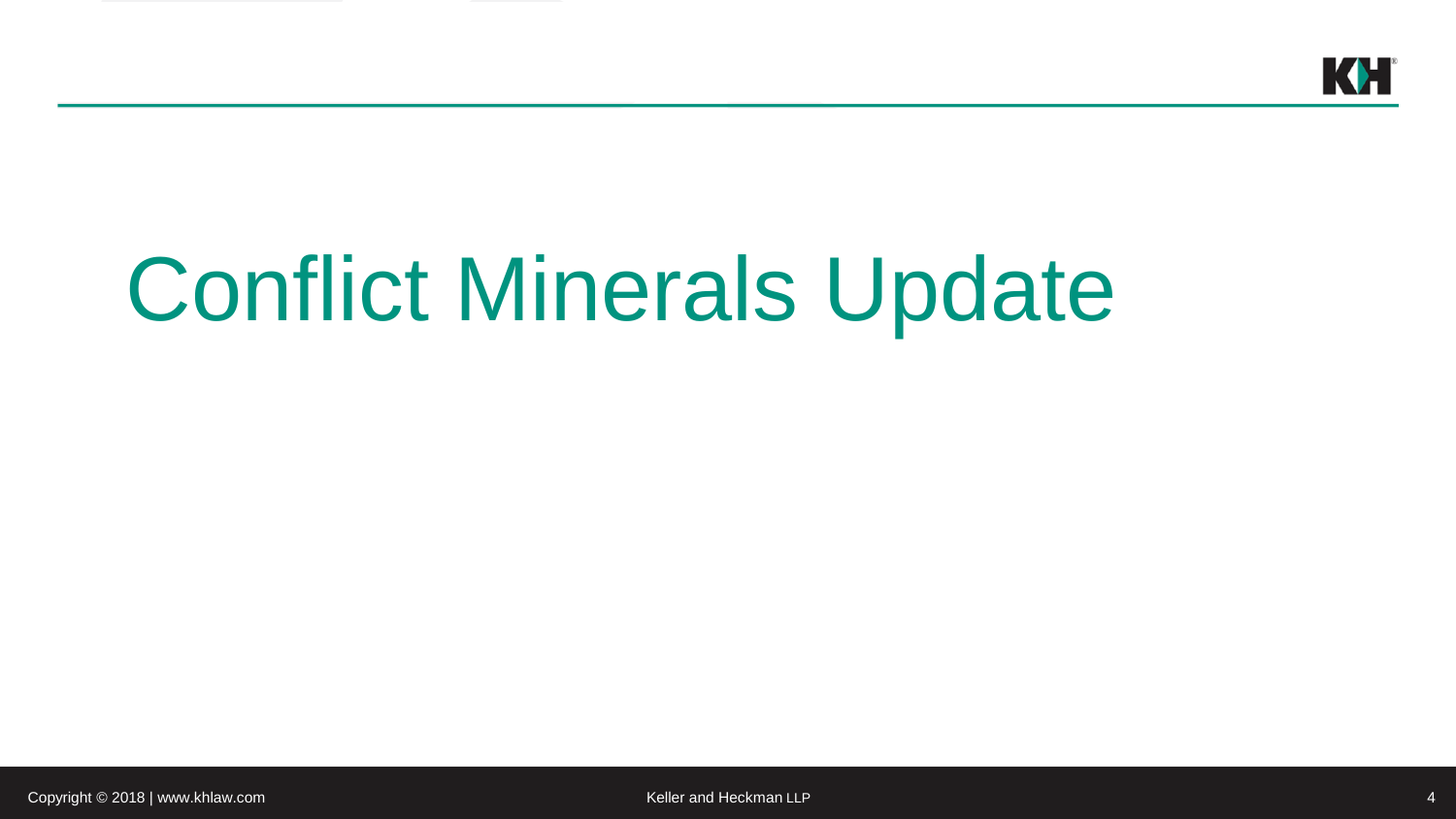- 2010 Dodd-Frank Act Avoid financing conflict in Congo (DRC) region. SEC's CM rule:
	- (1) Public companies using tantalum, tin, tungsten, gold (3TG)
	- (2) Conduct 'country of origin' inquiry re source of 3TG;
	- (2) Due diligence investigation, auditing and report if uncertain;
	- (3) File form SD
	- (4) Publish statement on websites: Whether "*not DRC-conflict free*"
- Court: Ruled it partially unconstitutional (final, April 2017)
- SEC: "No enforcement of CM report, audit, disclosure" (Apr 2017)
- SEC and State Dept: solicit public comment on CM rule utility/burden
- House: Passed two bills: strike language and defund enforcement
- **Treasury Dept: Report calling for scrapping the CM rule**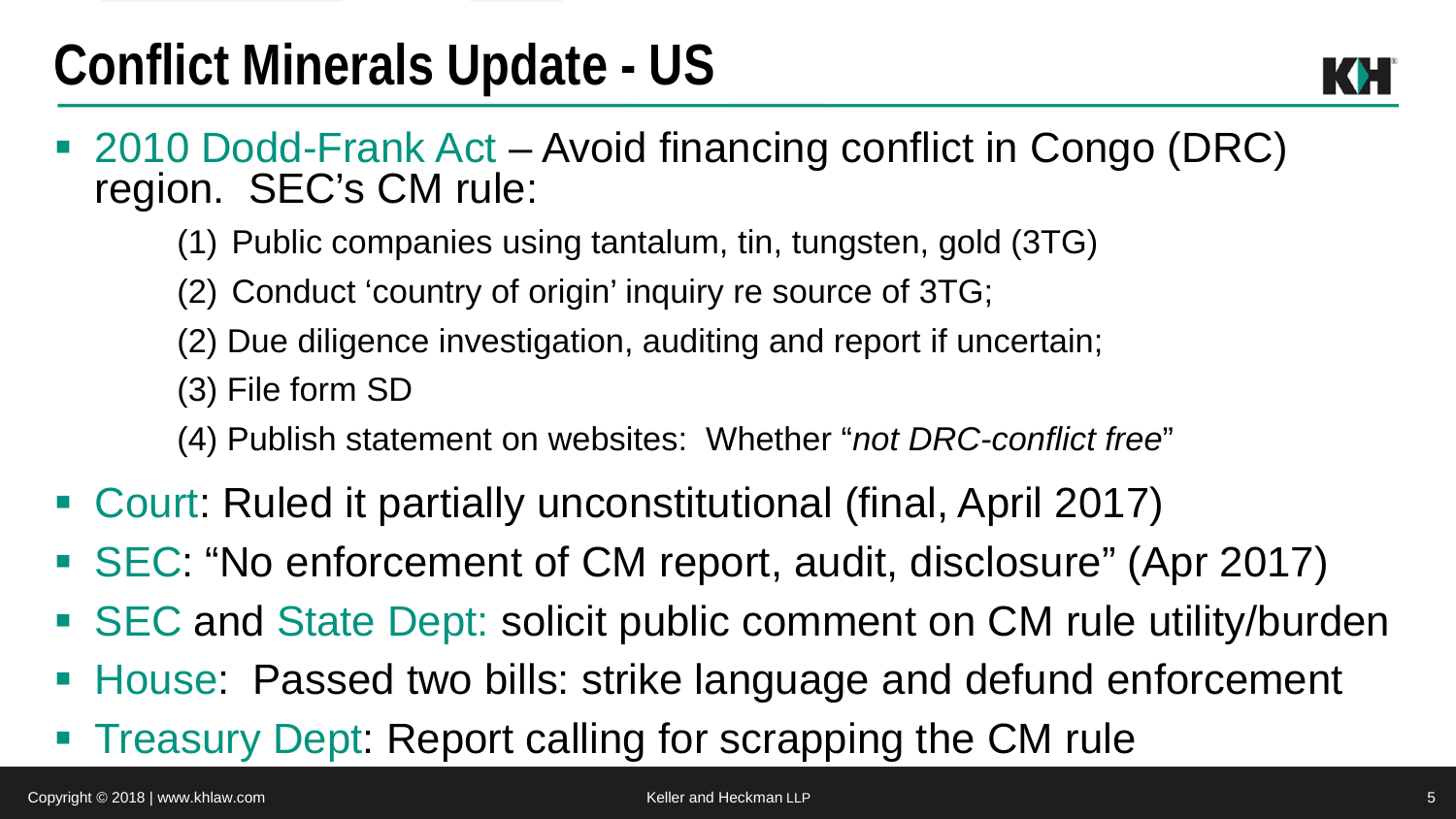### **Conflict Minerals Update** *– not dead yet*



- After SEC Guidance Some U.S. CM rule duties remain:
	- Country of origin inquiry Form SD submittal Due diligence investigation
- No. of 2017 reports suggest no significant drop
- Senate did not pass the CM rule repeal legislation
- Still strong support for CM accountability in many corners
- Voluntary reporting (at very least) likely to continue for many
	- UN supply chain standards; OECD diligence guide
	- Socially responsible investor pressure
	- NGO pressure
	- Corporate social responsibly policies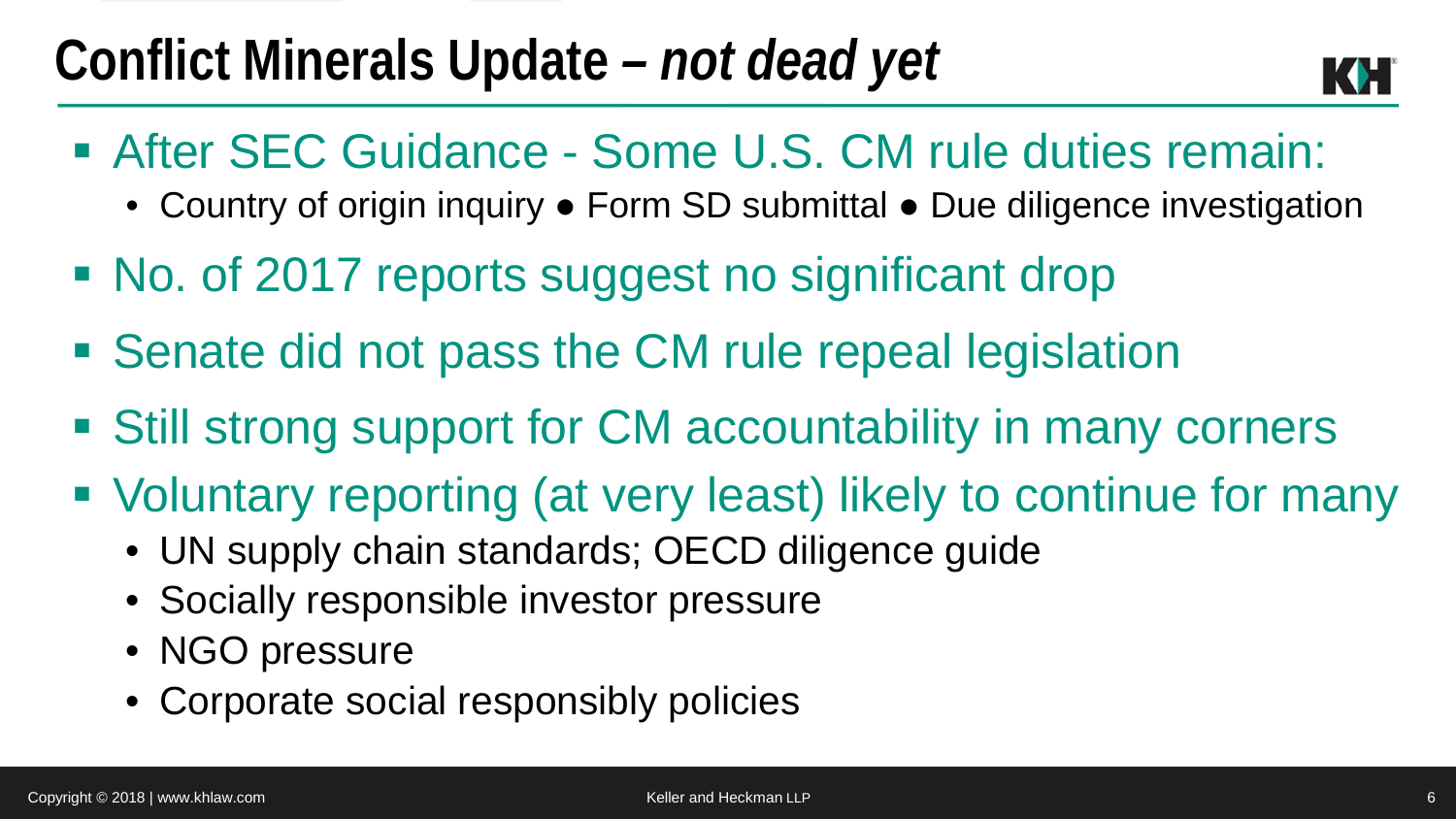

- 2017: Voluntary investigations re conflict-free **cobalt**
- 2017: EU's enacts its own conflicts mineral rule (May 2017)
	- 3TG *metals importers:* Due diligence audit public consult
	- Effective Jan. 1, 2021
	- Not restricted to Congo area all "*conflict affected and high risk areas*"
	- *EU Importers need to actively map/manage supply chains*
- Continued investment in supply chain awareness necessary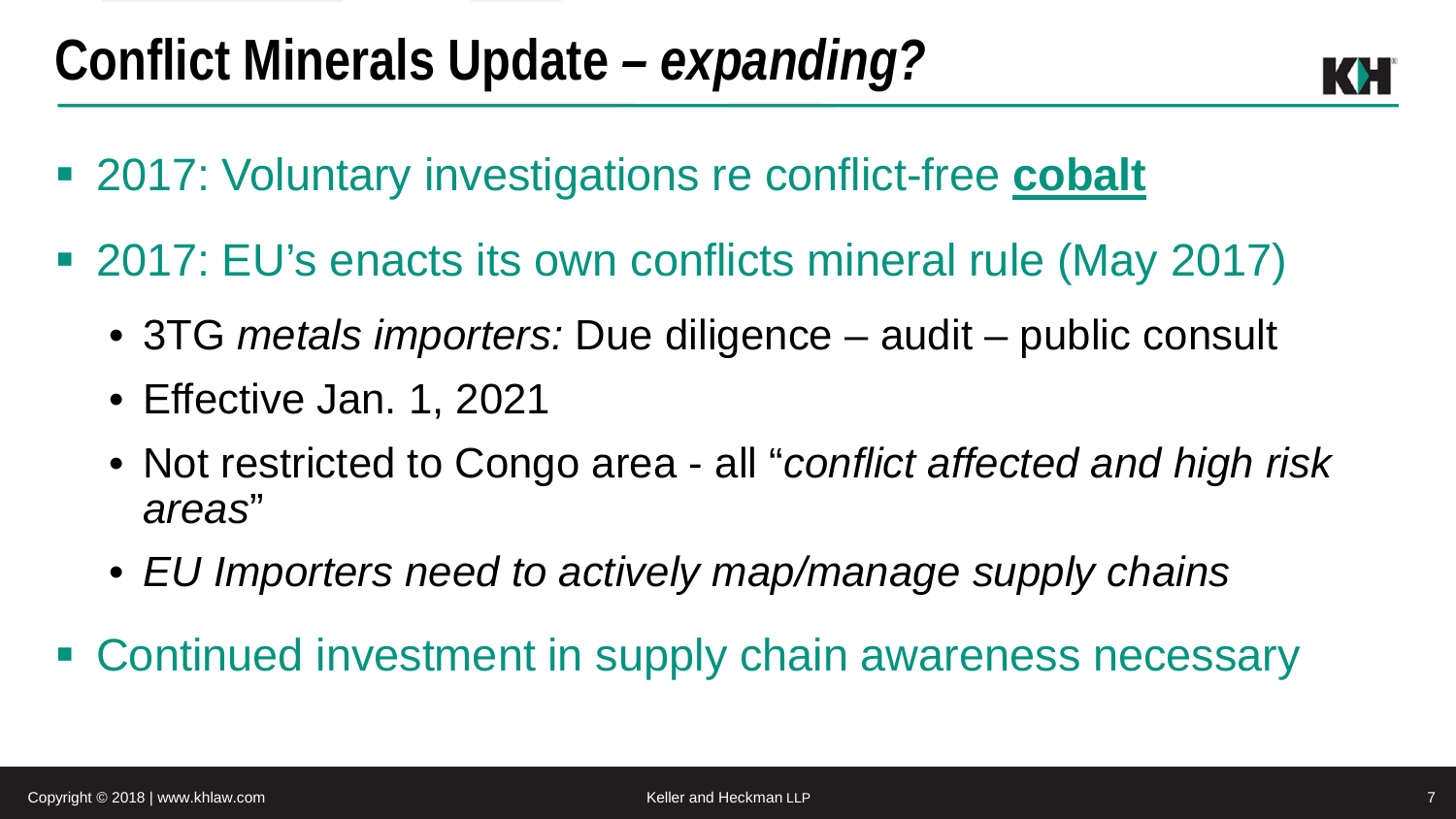## Chemical and Materials Regulation Update

#### *United States*

- 2016 Toxic Substances Control Act (TSCA) Amendments
- Nanomaterials reporting

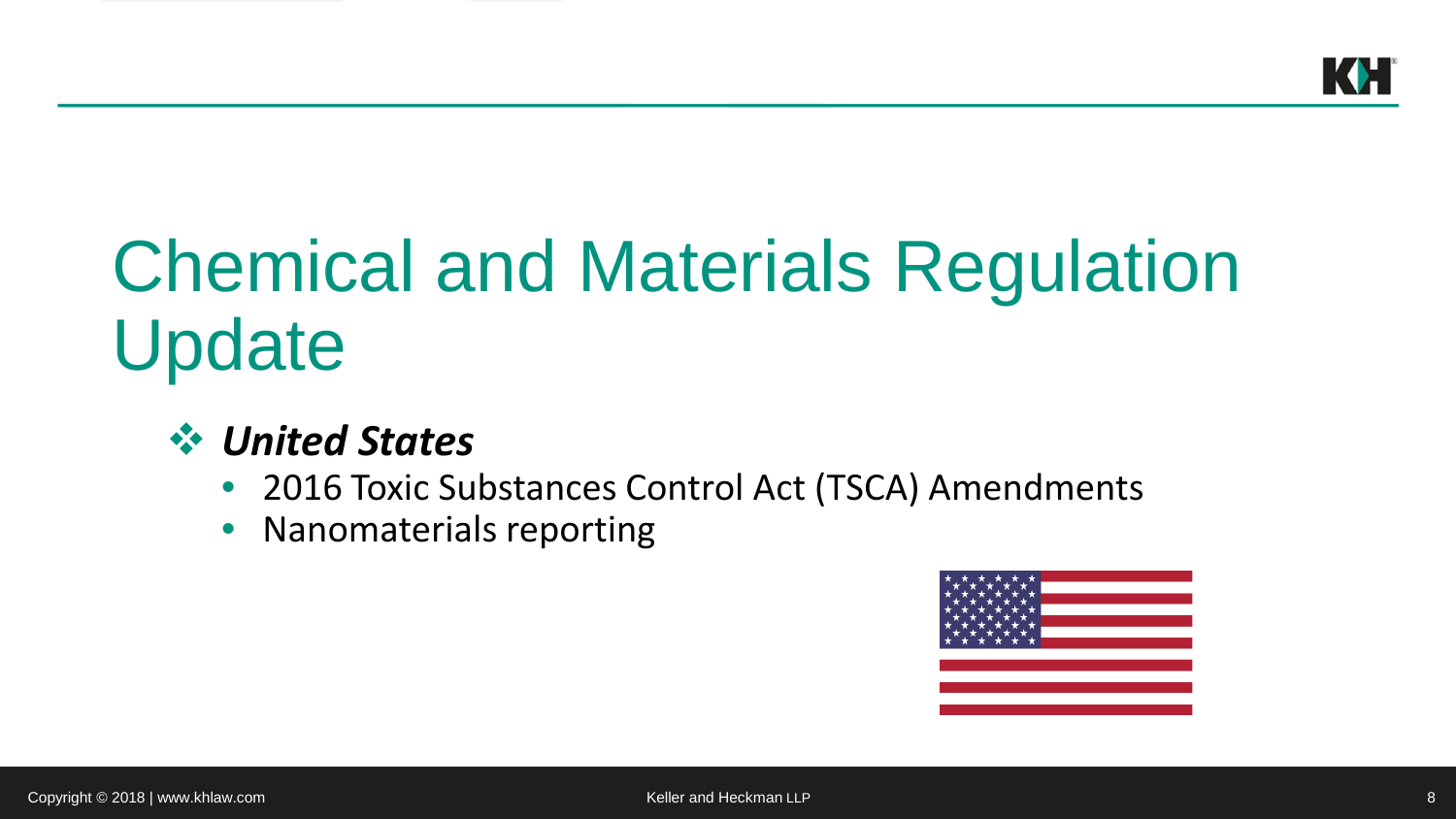

- Frank R. Lautenberg Chemical Safety for the 21<sup>st</sup> Century Act
	- Significantly amended Toxic Substances Control Act (TSCA)
- Takeaways in two areas:
	- Regulation of New Chemicals
	- Prioritization and risk evaluation of existing chemicals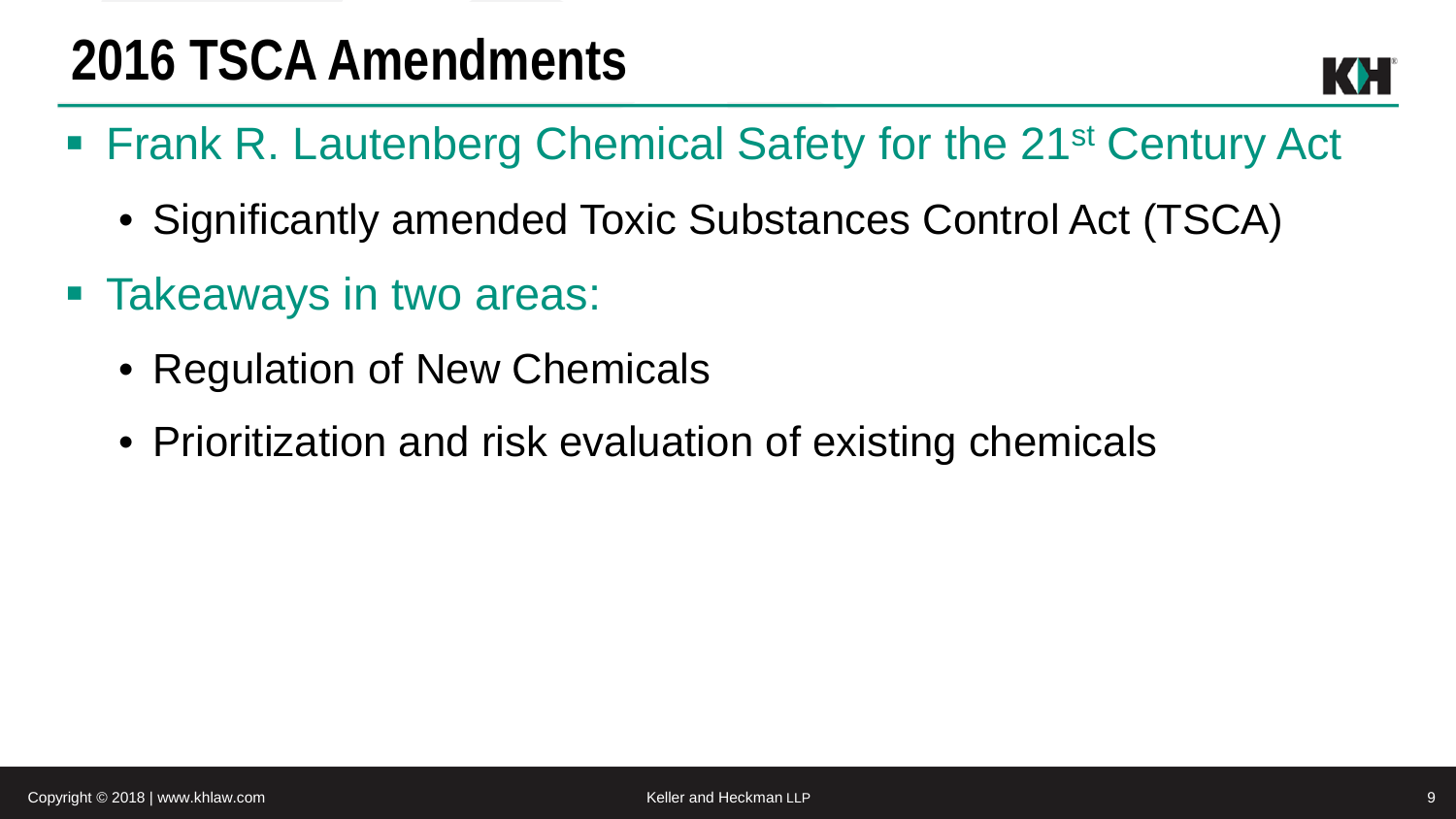### **TSCA: Changes to "New Chemicals" Program**



#### **2016 Key "New Chemical" Changes:**

- Amendments changed the decision-making process in subtle but important ways
- Arguable loss of decision-making flexibility
- Effectively removed 90-day limit for EPA decision-making

#### **Current effects:**

- Very long decision-making periods
- More compelled testing
- High proportion of new substances are regulated before commercialization
	- Increased cost to introduce and use "new chemicals"
	- ‒ Time, transaction, testing
	- ‒ Ongoing order/rule compliance and management
	- ‒ Stigma of "regulated chemical" may chill customer interest/adoption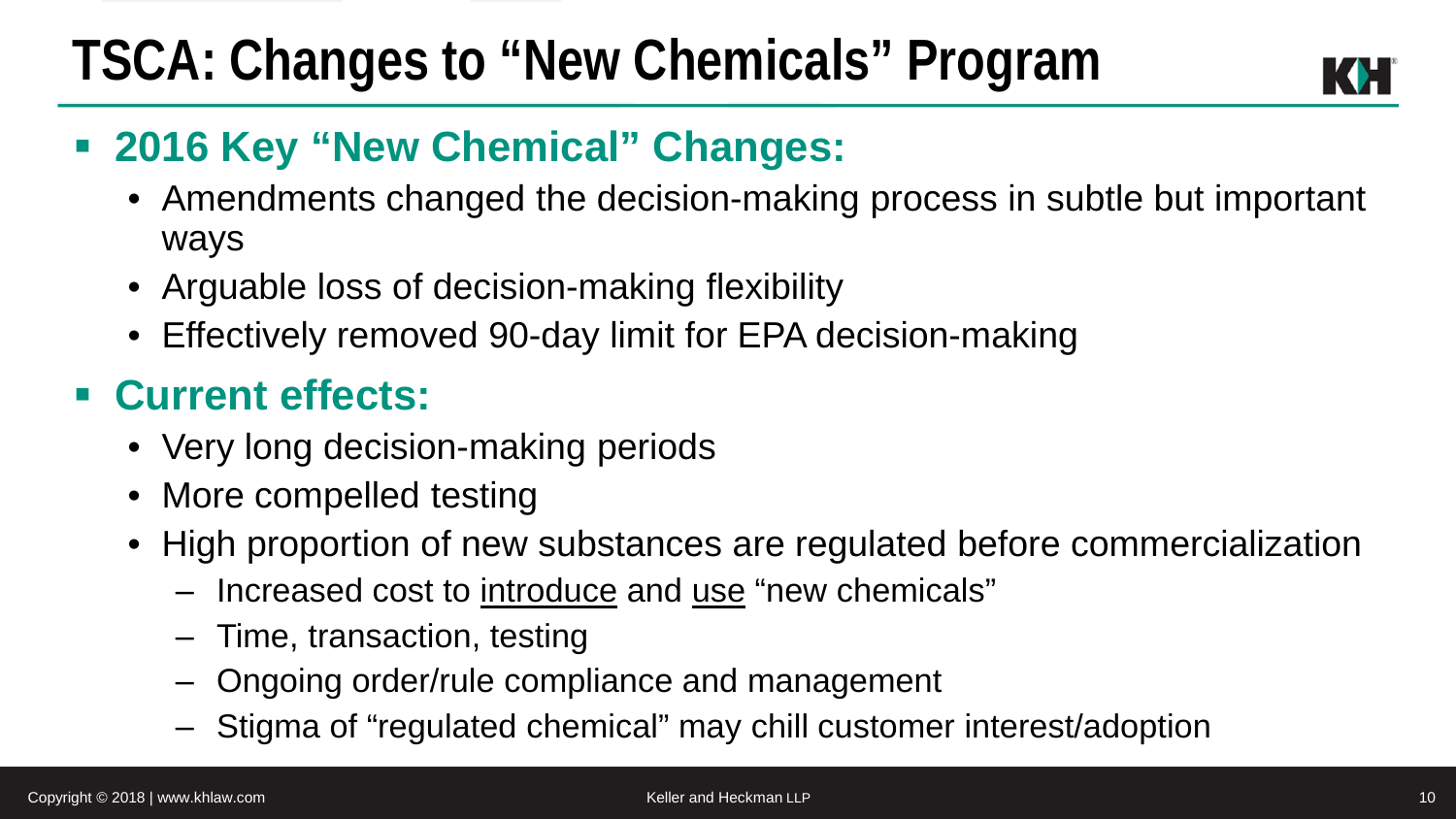### **TSCA: Changes to "New Chemicals" Program (cont'd)**



### **What can you do?**

- Consider exemptions (low volume, test market, export only)
- Plan ahead for long lead times
- Be proactive in the PMN process

#### **Prepare PMNs that anticipate & answer the important questions**

- Preview results using EPA's hazard, exposure and risk estimating tools /models
- Voluntarily develop information to avoid EPA reliance on conservative modeling assumptions (physchem properties, exposure, hazard)
- Consider pre-notice meeting before submitting; engage during review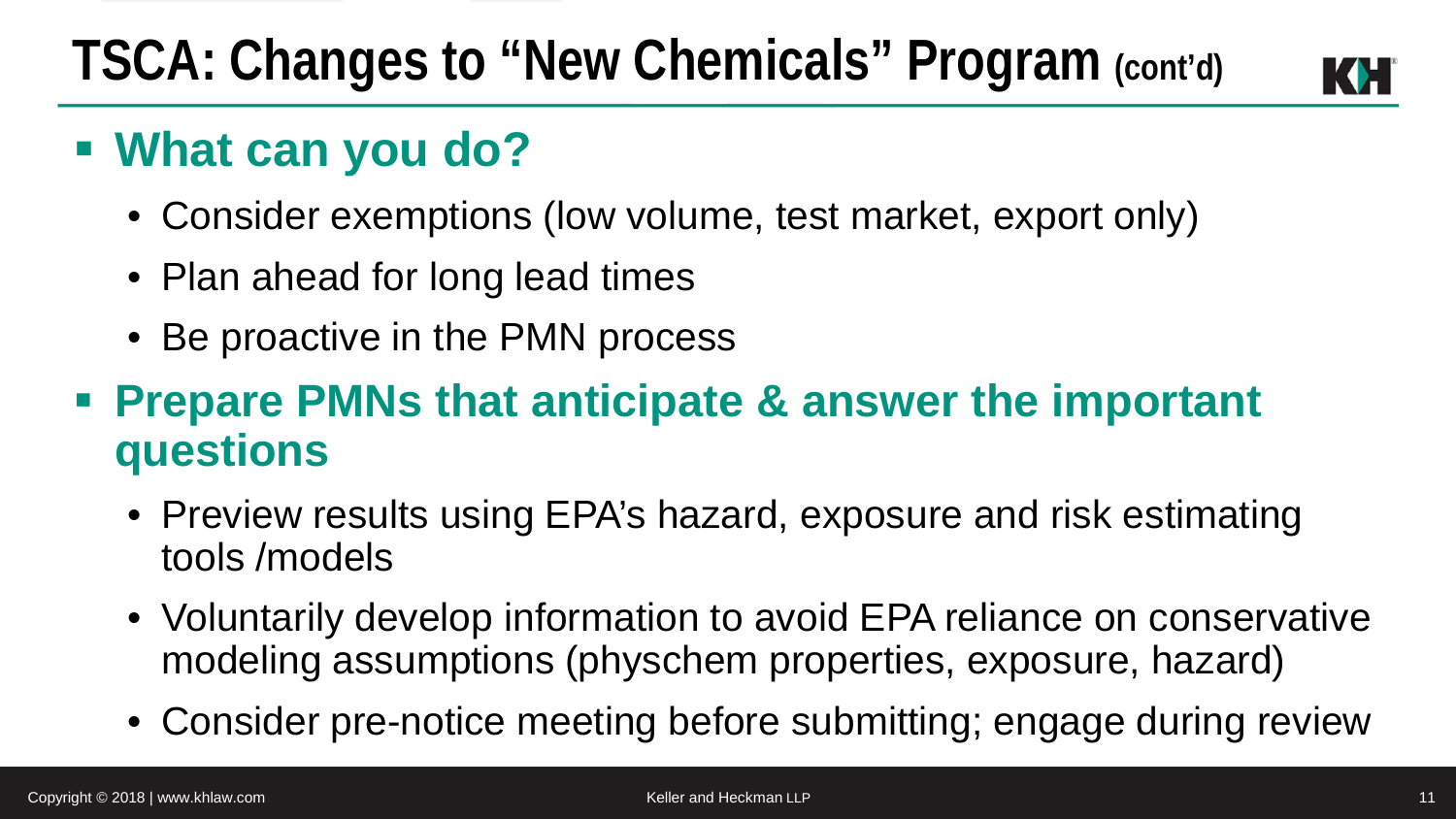### **TSCA: Prioritizing /Risk Evaluation Existing Chems**

#### **New mandate to review safety of all chemicals in commerce**



- **Key Take Away Points:** 
	- **1. Companies need to be participate substantively in these proceedings by providing data and information**
	- *2. Value chains* **need to prepare well ahead to participate**
- In the absence of data, EPA uses conservative assumptions
- *Once the process starts there is no time to develop data*

 $\mathbf{K}$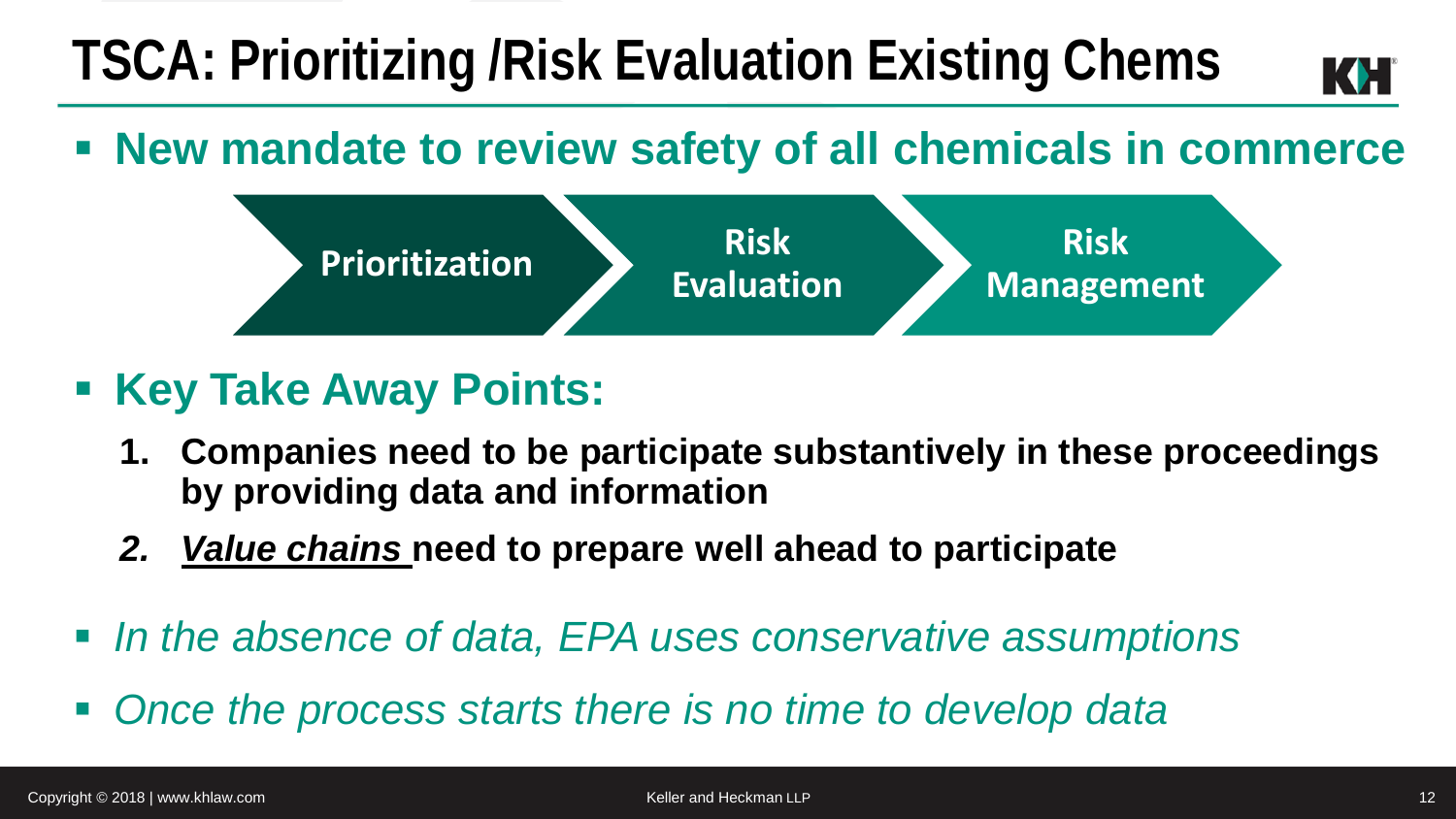### **TSCA: Prioritizing /Risk Evaluation Existing Chems**

#### **New mandate to review safety of all chemicals in commerce**



- **Example 2 Key Take Away Points:** 
	- **1. Companies need to be participate substantively in these proceedings by providing data and information**
	- **2. Companies and industries need to prepare well ahead to participate**
- In the absence of data, EPA uses conservative assumptions
- *Once the process starts there is no time to develop data*

 $|\langle \blacklozenge \rangle|$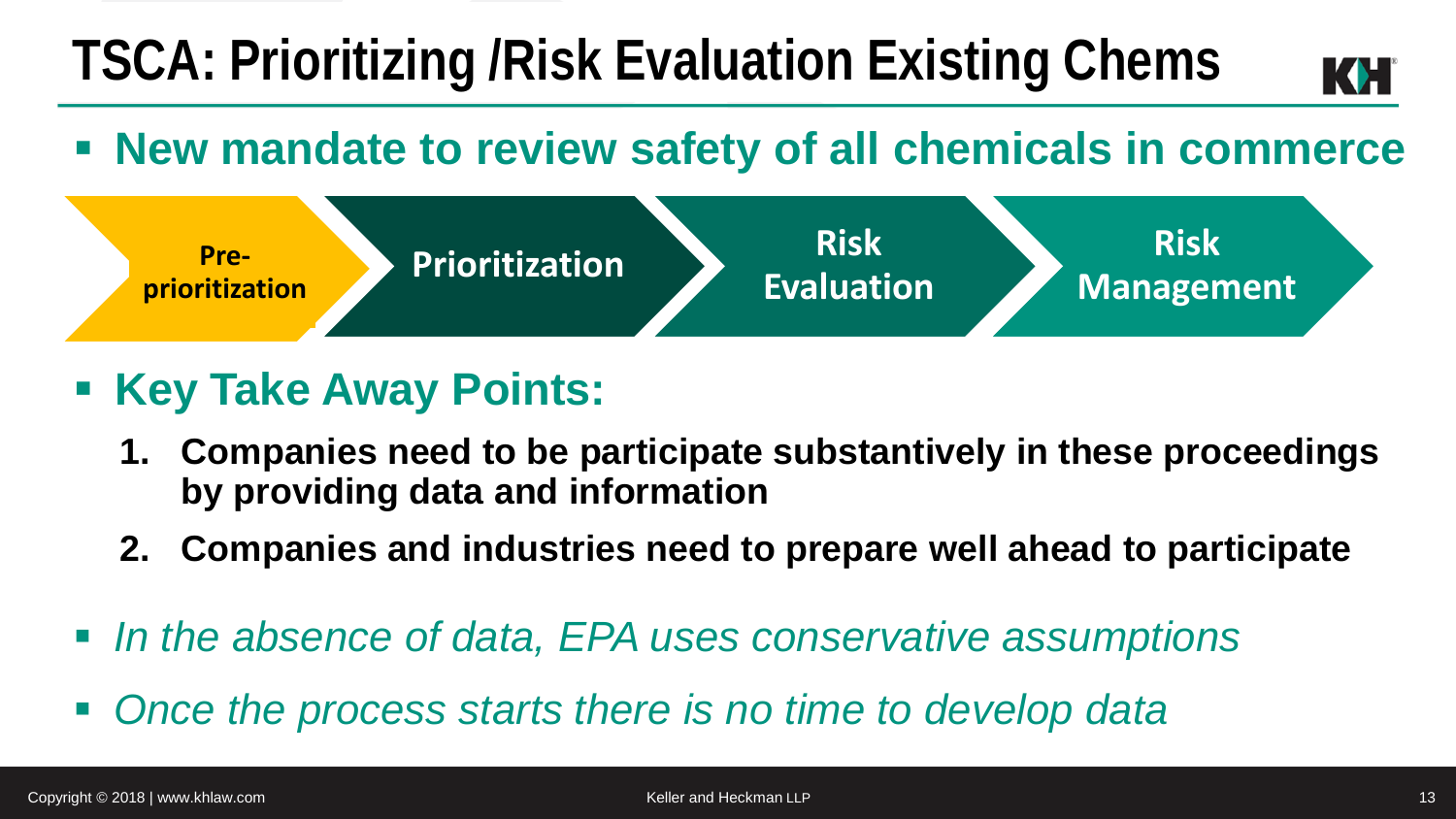#### **2014 TSCA Work Plan Chemicals**

|                                                                                                                     |  | 33. Cyanide Compounds (Limited to dissociable compounds)                                                                                                                  |  | 60. Formaldehyde                                                                       |
|---------------------------------------------------------------------------------------------------------------------|--|---------------------------------------------------------------------------------------------------------------------------------------------------------------------------|--|----------------------------------------------------------------------------------------|
| tos-like Fibers                                                                                                     |  | 34. Dibutyl phthalate (DBP) (1,2-Benzene-dicarboxylic acid, 1,2-dibutyl                                                                                                   |  | 61. 2,5-Furandione                                                                     |
|                                                                                                                     |  | ester)                                                                                                                                                                    |  | 62. Hexachlorobutadiene                                                                |
| dе                                                                                                                  |  | 35. o-Dichlorobenzene                                                                                                                                                     |  | 63. 1-Hexadecanol                                                                      |
| yl ethers (DecaBDE)                                                                                                 |  | 36. p-Dichlorobenzene<br>37. 3,3'-Dichlorobenzidine                                                                                                                       |  | 64. 1,3,4,6,7,8-Hexahydro-4,6,6,7,8,8-hexamethylcyclopenta [g]-2-<br>benzopyran (HHCB) |
|                                                                                                                     |  | 38. 3,3'-Dichlorobenzidine dihydrochloride                                                                                                                                |  | 65. 2-Hydroxy-4-(octyloxy) benzophenone                                                |
| odecane (HBCD)                                                                                                      |  | 39. 1.1-Dichloroethane                                                                                                                                                    |  | 66. Lead & Lead Compounds                                                              |
|                                                                                                                     |  | 40. 1,2-Dichloroethane                                                                                                                                                    |  | 67. Long-chain chlorinated paraffins (C18-20)                                          |
| done (NMP)                                                                                                          |  | 41. trans-1,2-Dichloroethylene                                                                                                                                            |  | 68. Medium-chain chlorinated paraffins (C14-17)                                        |
| าenol                                                                                                               |  | 42. 1,2-Dichloropropane                                                                                                                                                   |  | 69. 4,4'-Methylene bis(2-chloroaniline)                                                |
| e (PERC)                                                                                                            |  | 43. Dicyclohexyl phthalate                                                                                                                                                |  | 70. 4,4'-(1-Methylethylidene)bis[2,6-dibromophenol] (TBBPA)                            |
| TCE)<br>phosphate (TCEP)<br>yl)phenol                                                                               |  | 44. Di-ethylhexyl phthalate (DEHP) (1,2-Benzene-dicarboxylic acid, 1,2-71. Molybdenum and Molybdenum Compounds                                                            |  |                                                                                        |
|                                                                                                                     |  | bis(2-ethylhexyl) ester)                                                                                                                                                  |  | 72. Naphthalene                                                                        |
|                                                                                                                     |  | 45. Di-isobutyl phthalate (DIBP) (1,2-Benzene-dicarboxylic acid, 1,2-bis-73. 2-Naphthalenecarboxylic acid, 4-[(4-chloro-5-methyl-2-sulfophenyl)<br>(2methylpropyl) ester) |  | azo]-3-hydroxy-, calcium salt (1:1) (Pigment Red 52)                                   |
|                                                                                                                     |  | 46. Di-isodecyl phthalate (DIDP) (1,2-Benzene-dicarboxylic acid, 1,2-                                                                                                     |  | 74. Nickel & Nickel Compounds                                                          |
| ther                                                                                                                |  | diisodecyl ester)                                                                                                                                                         |  | 75. N-Nitroso- diphenylamine                                                           |
| ony Compounds<br>Compounds                                                                                          |  | 47. Di-isononyl phthalate (DINP) (1,2-Benzene-dicarboxylic acid, 1,2-<br>diisononyl ester)                                                                                |  | 76. Nonylphenol and Nonylphenol Ethoxylates (NP/NPEs)                                  |
|                                                                                                                     |  | 48. 1,2-Dimethoxyethane (Monoglyme)                                                                                                                                       |  | 77. Octamethylcyclotetra-siloxane (D4)                                                 |
|                                                                                                                     |  | 49. 2-Dimethylaminoethanol                                                                                                                                                |  | 78. 4-tert-Octylphenol(4-(1,1,3,3-Tetramethylbutyl)-phenol)                            |
|                                                                                                                     |  | 50. Di-n-octyl phthalate (DnOP) (1,2-Benzene-dicarboxylic acid, 1,2-                                                                                                      |  | 79. p,p'-Oxybis(benzenesulfonyl hydrazide)                                             |
|                                                                                                                     |  | dioctyl ester)                                                                                                                                                            |  | 80. Phenol, isopropylated, phosphate (3:1) (iPTPP)                                     |
|                                                                                                                     |  | 51. Ethanone, 1-(1,2,3,4,5,6,7,8-octahydro-2,3,5,5-tetramethyl-2-<br>naphthalenyl)-                                                                                       |  | 81. Phosphoric acid, triphenyl ester (TPP)                                             |
|                                                                                                                     |  |                                                                                                                                                                           |  | 82. Phthalic anhydride                                                                 |
|                                                                                                                     |  | 52. Ethanone, 1-(1,2,3,4,5,6,7,8-octahydro-2,3,8,8-tetramethyl-2-                                                                                                         |  | 83. Styrene                                                                            |
| -methoxy-2-nitrophenyl) azo]-N-(2-<br>oxo- (Pigment Yellow 65)<br>late (BBP) 1,2-Benzene-dicarboxylic acid, 1-butyl |  | naphthalenyl)-<br>53. Ethanone, 1-(1,2,3,4,6,7,8,8a-octahydro-2,3,8,8-tetramethyl-2-<br>naphthalenyl)-                                                                    |  | 84. Tribromomethane (Bromoform)                                                        |
|                                                                                                                     |  |                                                                                                                                                                           |  | 85. 1,1,2-Trichloroethane                                                              |
| ster                                                                                                                |  | 54. Ethanone, 1-(1,2,3,5,6,7,8,8a-octahydro-2,3,8,8-tetramethyl-2-                                                                                                        |  | 86. Triglycidyl isocyanurate                                                           |
| tert-butylphenol                                                                                                    |  | naphthalenyl)-                                                                                                                                                            |  | 87. Vinyl chloride                                                                     |
| ium Compounds                                                                                                       |  | 55. Ethylbenzene                                                                                                                                                          |  | 88. m-Xylene                                                                           |
| mium Compounds                                                                                                      |  | 56. Ethylene dibromide                                                                                                                                                    |  | 89. o-Xylen                                                                            |
| ompounds                                                                                                            |  | 57. bis(2-Ethylhexyl) adipate                                                                                                                                             |  | 90. p-Xylene                                                                           |
|                                                                                                                     |  | 58. 2-Ethylhexyl 2,3,4,5-tetrabromobenzoate (TBB)                                                                                                                         |  |                                                                                        |
|                                                                                                                     |  | 59 his(2-Ethylhexyl) -3.4.5 6-tetrahromophthalate (TBPH)                                                                                                                  |  |                                                                                        |

- 2. Asbestos & Asbest
- 3. 1-Bromopropane
- 4. Carbon tetrachlorid
- 5. Decabromodiphen
- 6. 1,4-Dioxane
- 7. Hexabromocyclodd
- 8. Methylene chloride
- 9. N-Methyl-2-pyrrolic
- 10. Pentachlorothio-ph
- 11. Tetrachloroethylen
- 12. Trichloroethylene (
- 13. Tris(2-chloroethyl)
- 14.  $2,4,6$ -Tris(-tert-buty
- 15. Acetaldehyde
- 16. Acrylonitrile
- 17. tert-Amyl methyl et
- 18. Antimony & Antimo
- 19. Arsenic & Arsenic
- 20. Barium Carbonate
- 21. Benzenamine
- 22. Benzene
- 23. Bisphenol A (BPA)
- 24. 1,3-Butadiene
- 25. Pigment Yellow 83
- 26. Butanamide,  $2-[4$ methoxyphenyl)-3-
- 27. Butyl benzyl phthal 2(phenylmethyl) es
- 28. 4-sec-Butyl-2,6-di-t
- 29. Cadmium & Cadmi
- 30. Chromium & Chron
- 31. Cobalt & Cobalt Co
- 32. Creosotes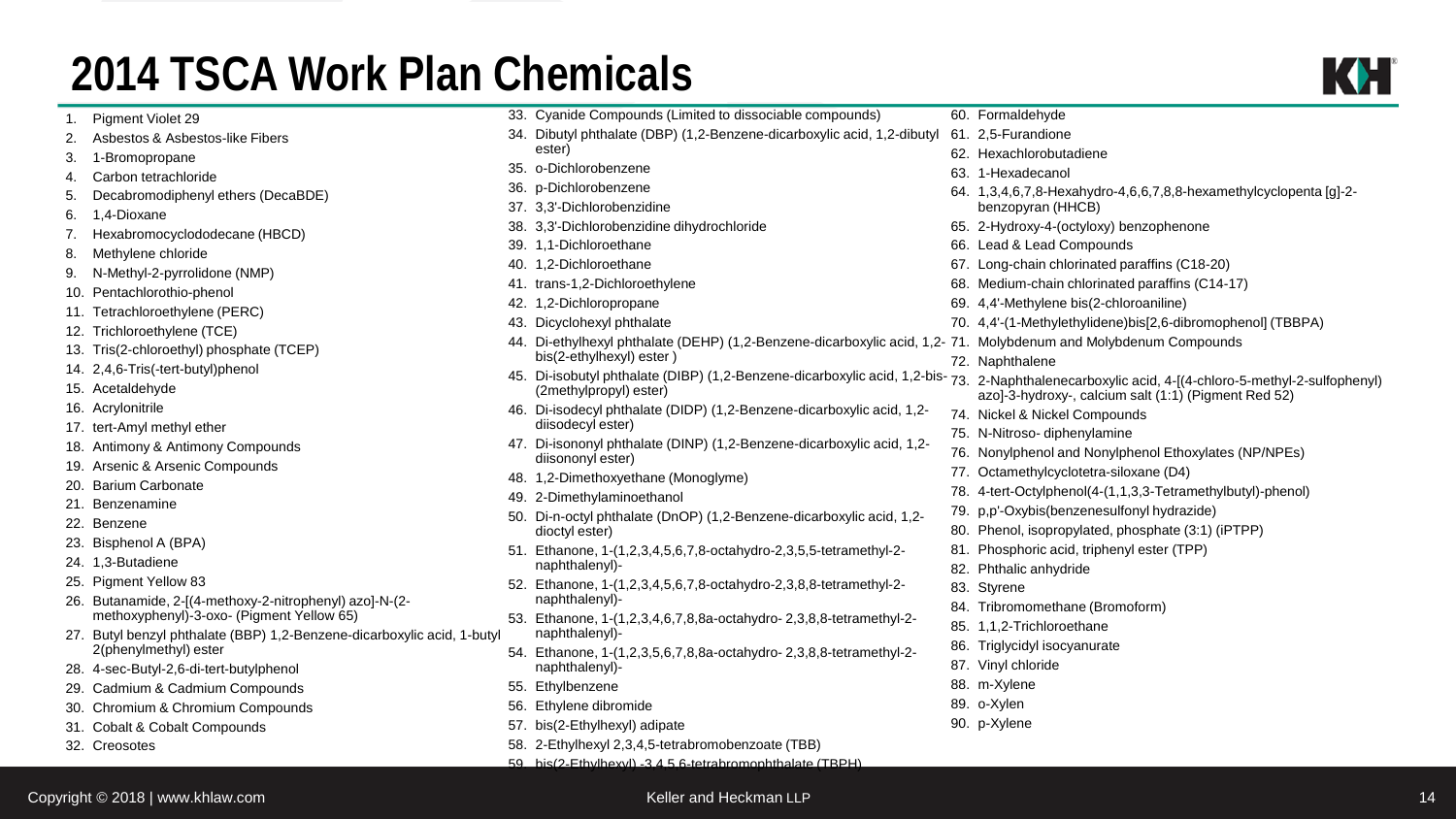

#### **Example Current or Phased-out Semiconductor Chemicals on EPA Work Plan**

- 1. N-Methyl-2-pyrrolidone (NMP)
- 2. Antimony & Antimony Compounds (Antimony Trioxide)
- 3. Arsenic & Arsenic **Compounds**
- 4. Chromium & Chromium **Compounds**
- 5. Ethylbenzene
- 6. Formaldehyde
- 7. Trichloroethylene (TCE)
- 8. Carbon tetrachloride
- 9. 1,1,2-Trichloroethane
- 10. m-Xylene
- 11. o-Xylene
- 12. p-Xylene
- *... and PFAS*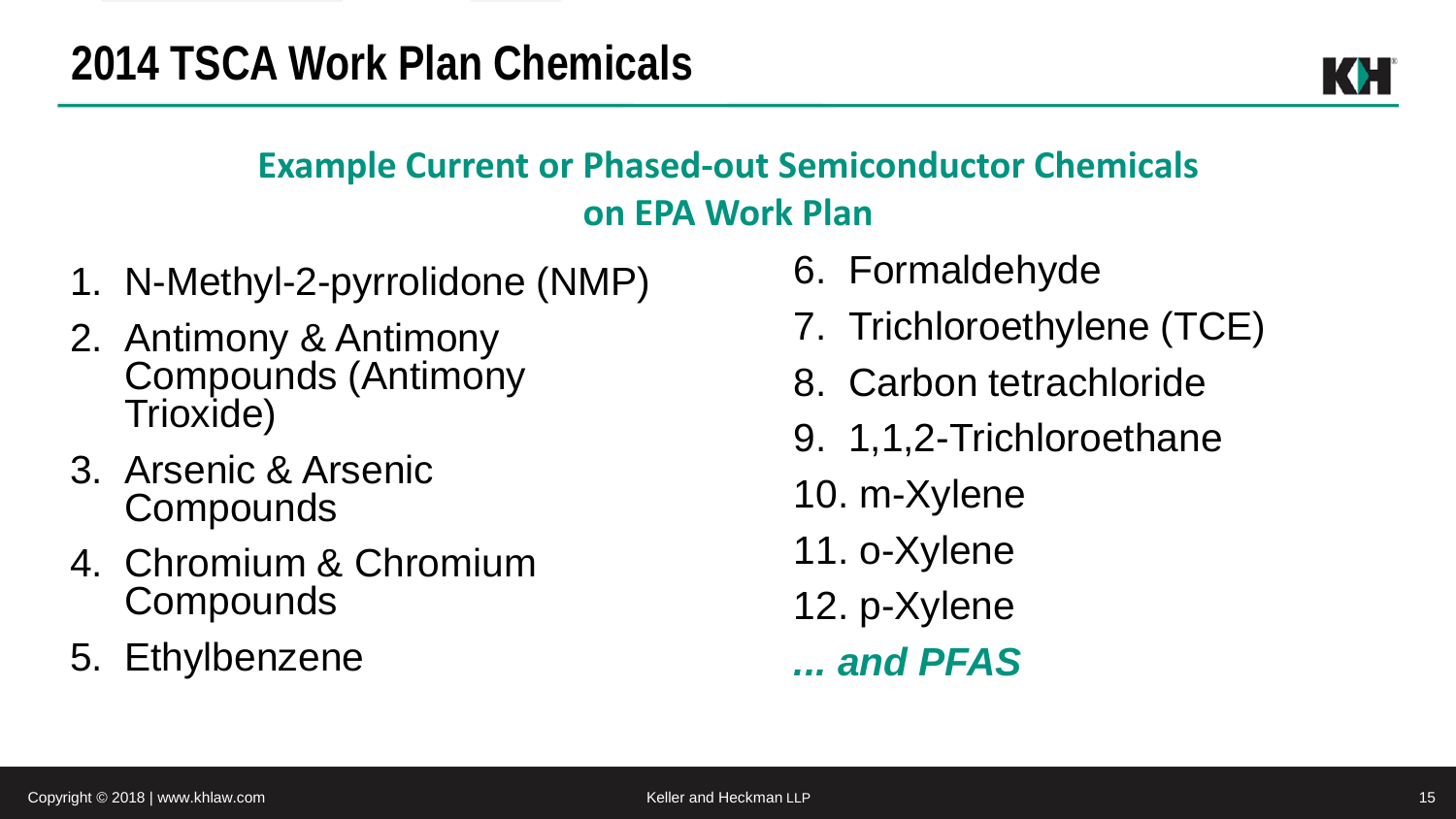### Nanoscale Materials Reporting Rule

40 CFR 704.20

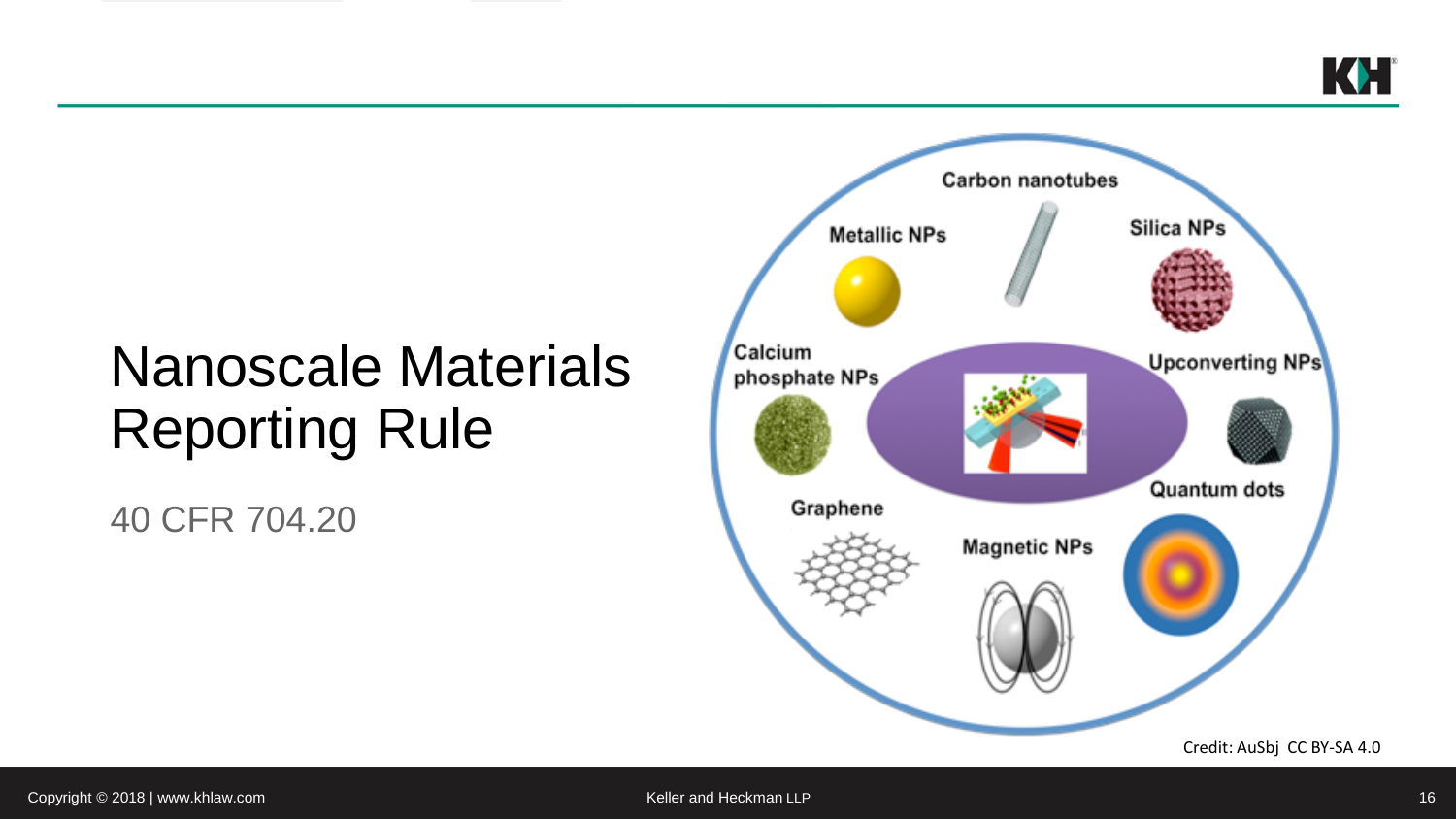### **First EPA regulation of nanoscale materials as a class**

- First prospective reports (where triggered) starting August 2017
- First retrospective reports *due August 14, 2018* (3 year look back)

### **Rule Presents Four Macro Challenges:**

- Long lead times New NM processors must report 135 days before starting
- Burden EPA estimates170 man hours to complete report
- Chill innovation? Lead time and burden may stigmatize products; may hinder markets
- Compliance Ongoing diligence

**\****Chemical Substances When Manufactured or Processed as Nanoscale Materials; TSCA Reporting and Recordkeeping Requirements*; Final Rule, 82 FR 3641 (Jan. 12, 2017).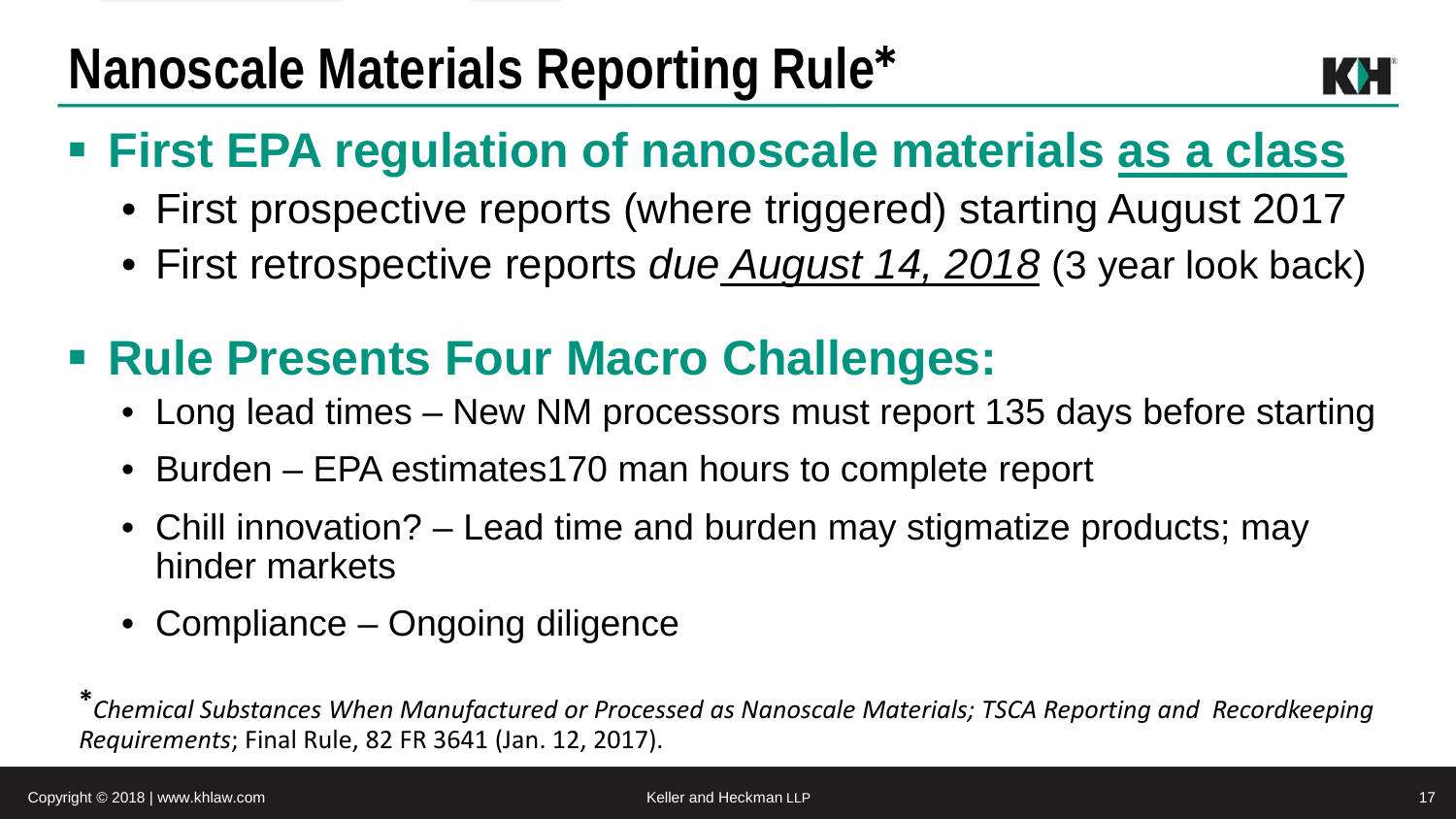

#### **Which materials must be reported?**

- Solid at 25°C /atmospheric pressure (including, e.g., suspensions)
- Size: ≤ 100 nm in 1 dimension (excluding aggregates/agglomerates > 100 nm)
- "Discrete forms" separately reportable: Significant and intentional variations/changes to certain properties may trigger additional reporting:
- **Unique and Novel Properties**: Size-dependent property, different than in larger size forms
- **Intent**: Made/used in nanoscale form in part *in order to exploit* the special property

#### ■ Key Exemptions:

- R&D materials Articles *Formed* in/as thin film on surface < 1% NM wt/wt
- BUT reporting triggered by any amount (no minimum volume threshold)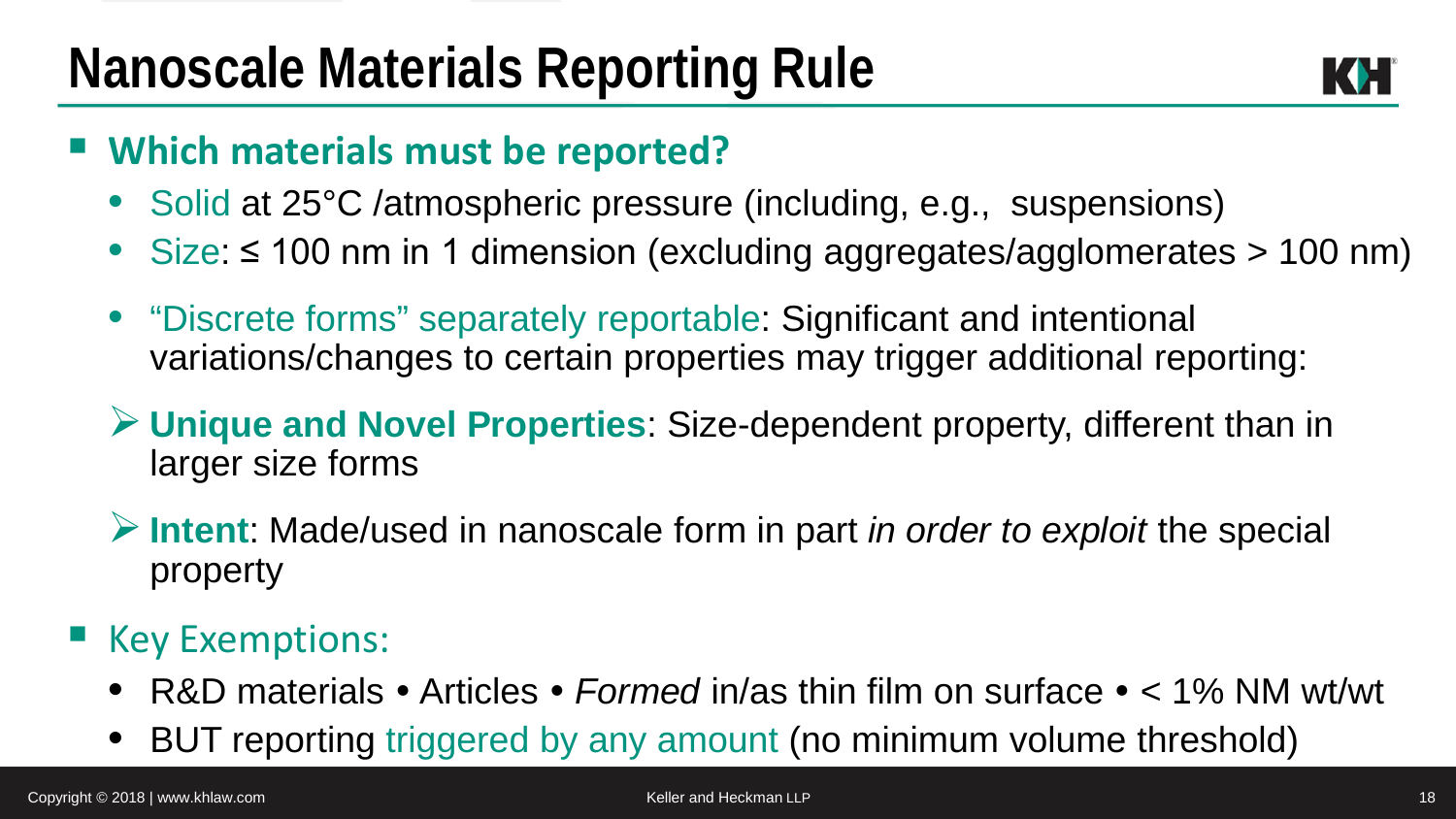

#### **What is reported?**

- Extensive information chemical identity, use, hazard, environmental release and human exposure information, across life cycle
- To the extent known or reasonably ascertainable
- **Who?** Applies to Importers, Manufacturers and Processors ("**IM&Ps**")
	- Separate report for each person/material combination
	- Result is many reports for the same material

#### **When?**

- Current/Past IM&Ps (prior 3 years): Aug 14, 2018
- Future IM&Ps:
	- **135 days before commencing** I, M or P; or
	- **30 days after forming intent** to I, M or P (if can't meet 135-day deadline)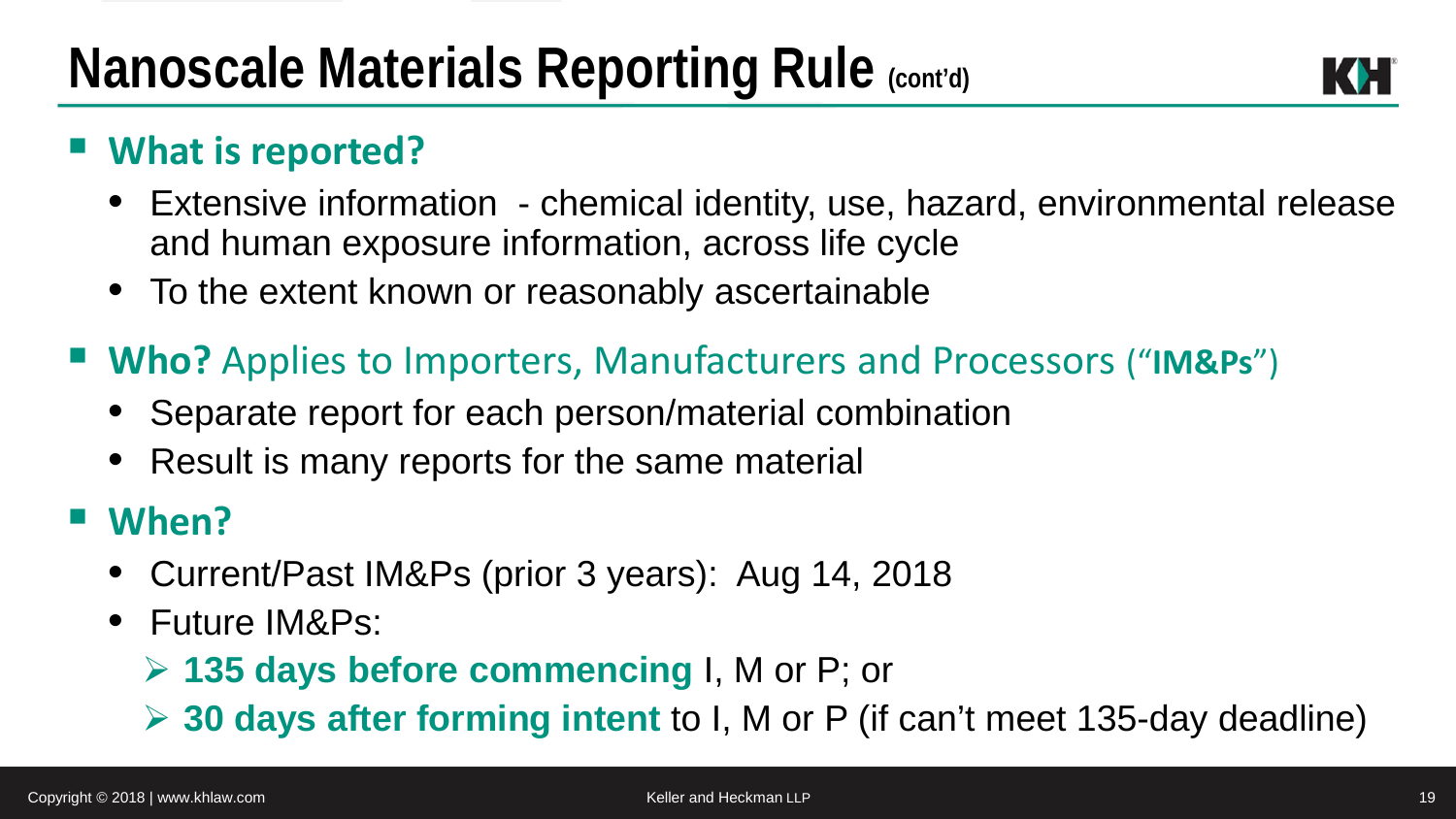

## Chemical and Materials Regulation Update

- China
- Korea
- Taiwan
- Europe



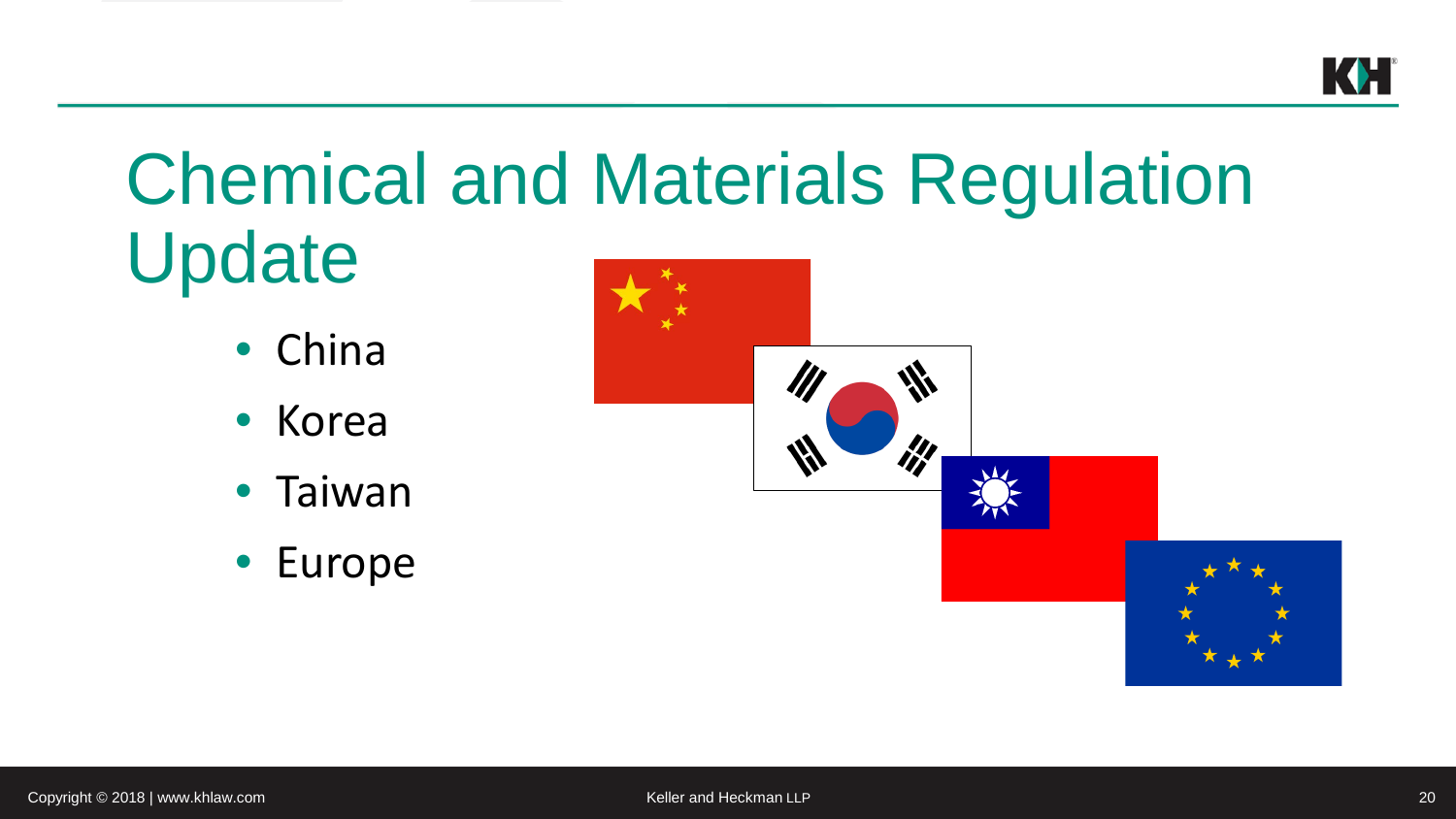

### **New Chemicals**

#### **2017: MEP updated key new chemicals notification guidelines**

- Eased human and eco-tox data requirements (testing closer to EU-REACH)
- Curbed discretion of officials; expanded exemption scope
- Data quality requirements / responsibilities for labs (transparency); onsite verification program
- New exposure assessment guidelines (protocol)

#### **2018: Update New Chemicals notification regulation (MEP Order #7)**

- Clarify CBI claim duration
- Central review of notifications (past nonconsistency at different ports)
- Enhanced enforcement consequences
- More enforcement activity at the border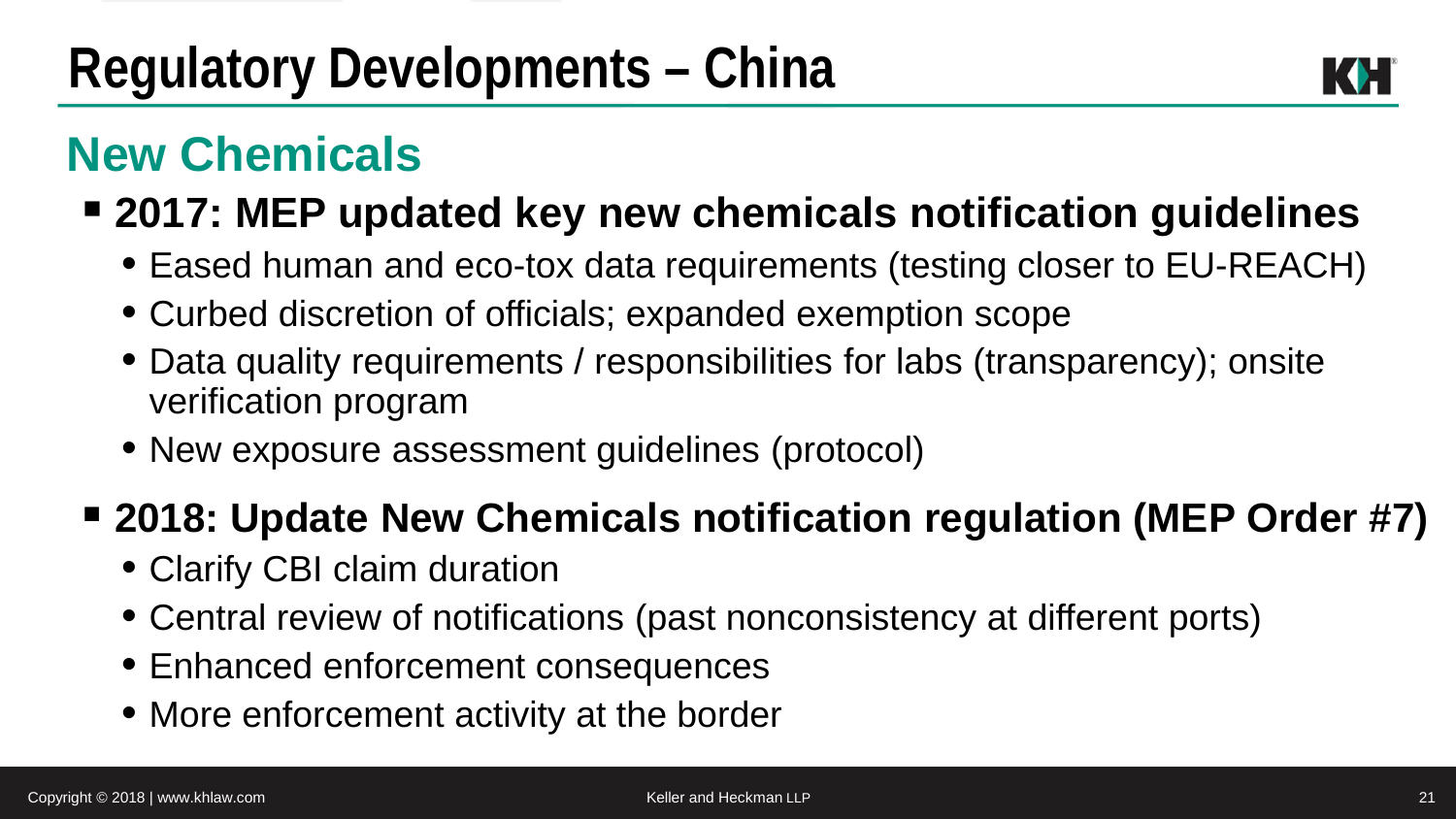### **Regulatory Developments – China (cont'd)**



#### **Existing Chemicals**

- **2018: Published first list of priority chemicals to be assessed for safety**
	- Previously no significant assessment requirements for existing chemicals
	- 20<sup>+</sup> substances from a range of industries (water pollution control);
	- intrinsically hazardous, highly bio-accumulative
	- Facility discharge restrictions and product use restrictions to follow
	- Risk assessment procedural guidelines (guidance) also expected

| <b>First Batch of Priority Chemicals for Assessment</b> |                       |                    |                                                   |  |  |  |
|---------------------------------------------------------|-----------------------|--------------------|---------------------------------------------------|--|--|--|
| 1,2,4-trichlorobenzene                                  | 1,3-butadiene         | xylene musk        | n,n'-bis(methylphenyl)-1,4-benzenediamine         |  |  |  |
| cadmium and compounds                                   | mercury and compounds | dichloromethane    | nonylphenol and nonylphenol polyoxyethylene ether |  |  |  |
| naphthalene                                             | lead compounds        | PFOS and its salts | short-chain chlorinated paraffins (SCCPs)         |  |  |  |
| hexavalent chromium                                     | arsenic and compounds | <b>DecaBDE</b>     | hexabromocyclododecane                            |  |  |  |
| formaldehyde                                            | trichlorethylene      | perchlorethylene   | hexachloro-1,3-cyclopentadiene                    |  |  |  |
| trichloromethane                                        |                       |                    |                                                   |  |  |  |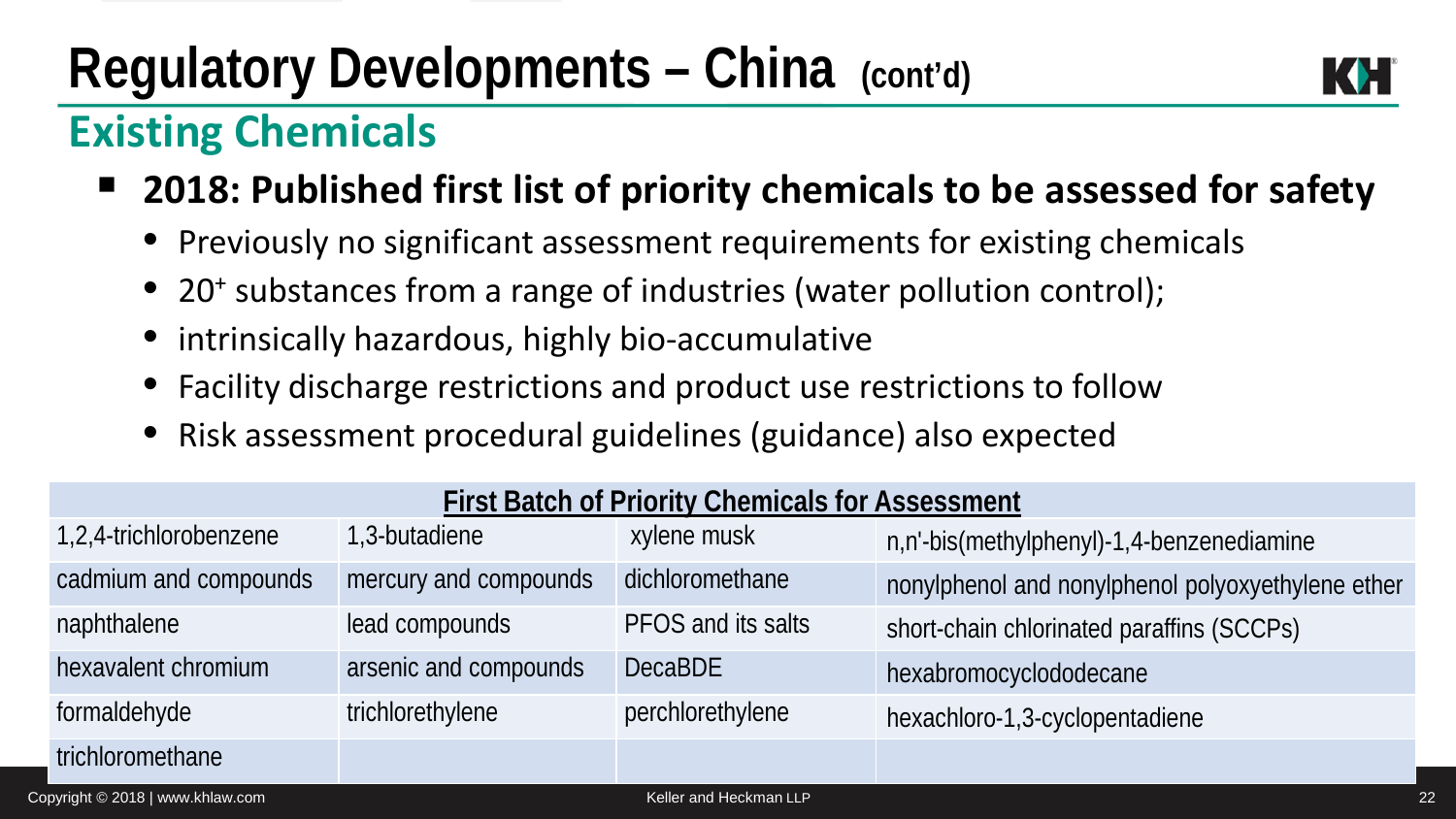#### **CHINA RoHS2**

- **2018: Final RoHS2 Catalog Issued**
	- Restrictions on six substances in select categories of electronic products
	- Same substances as EU RoHS: Cd, Pb, Hg, Cr6, PBBs and PBDE
	- Most of the same product categories as EU  $\triangleright$  Small household equipment and medical devices excluded by China
	- Numerous application specific use exemptions (39 uses in electronic products)
	- Compliance due in March 2019; yet unnamed conformity assessment system for imports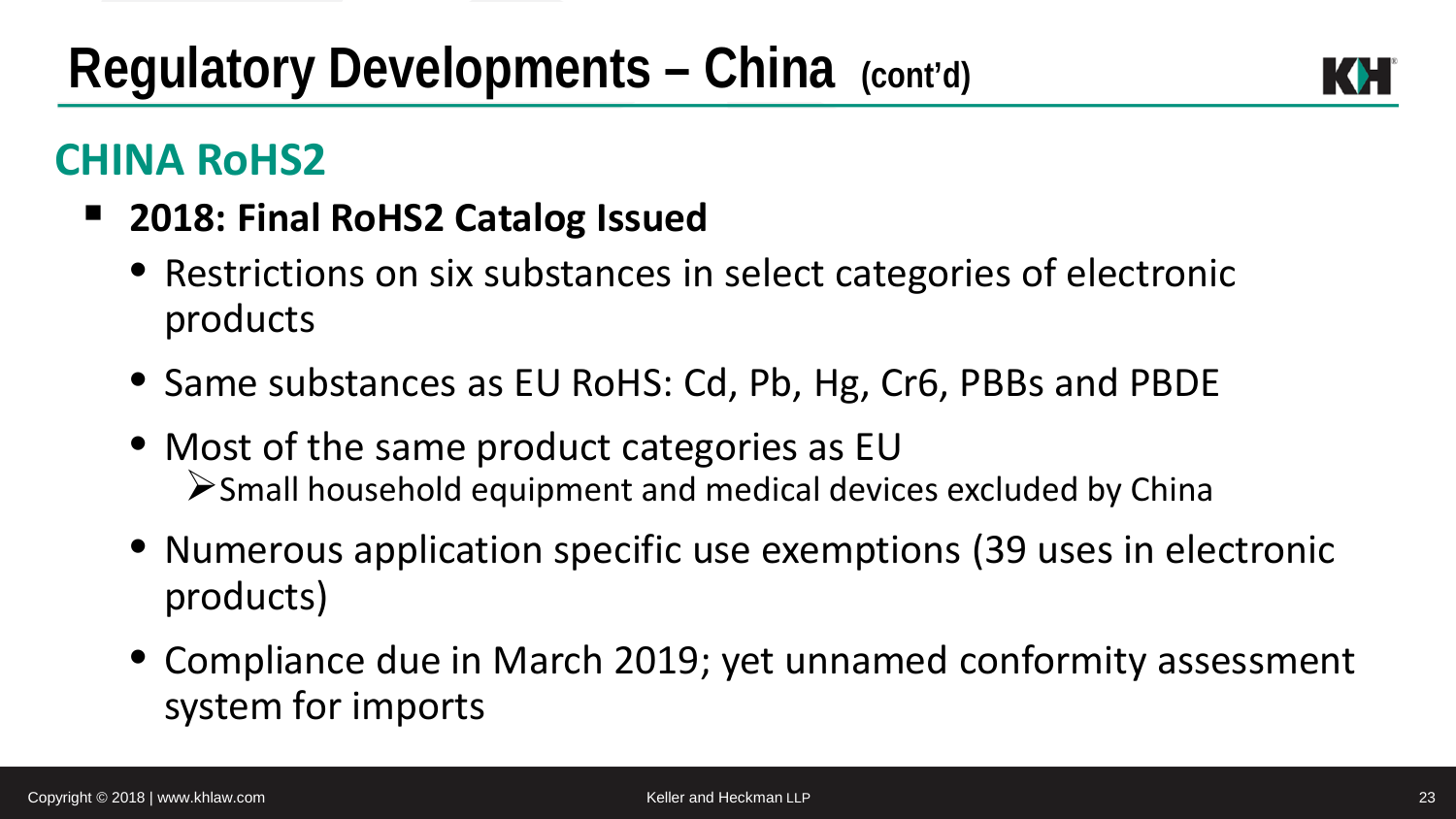### **Regulatory Developments – South Korea**

- **K-REACH: Registration of first 510 Priority Existing Chemicals (PECs) due July 2018**
	- Three year process
	- Many Substance SIEFs still do not have lead registrants ■ 179 of 510 in Apr.
	- Risk that some PECs will not be registered on time
	- Both a compliance and business interruption risk
		- Importers
		- Korean users and export users
		- $\blacksquare$  In supply chain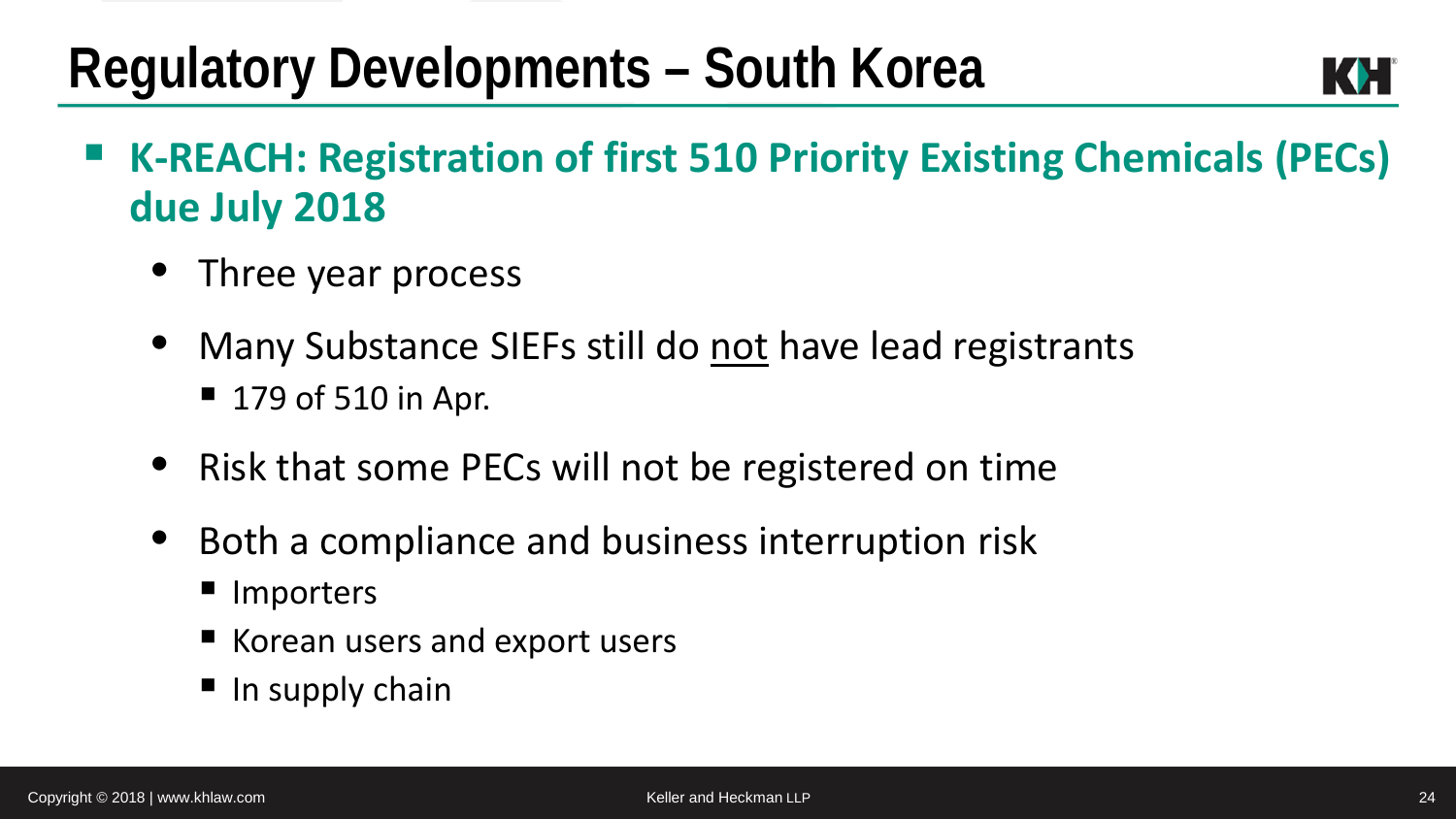### **Regulatory Developments – South Korea (cont'd)**



#### **Amended K-REACH Final Approval (Mar. 2018)**

- Effective January 2019
- Will require registration of all new/existing substances made or imported > 1 TPY
- Will require pre-registration of existing substances
- First registrations: 2021 (based on tonnage band)
	- Aim to register 7,000 substances in next 12 years
- Information for downstream users strengthened
- Less data required for GHS "non-hazardous" substances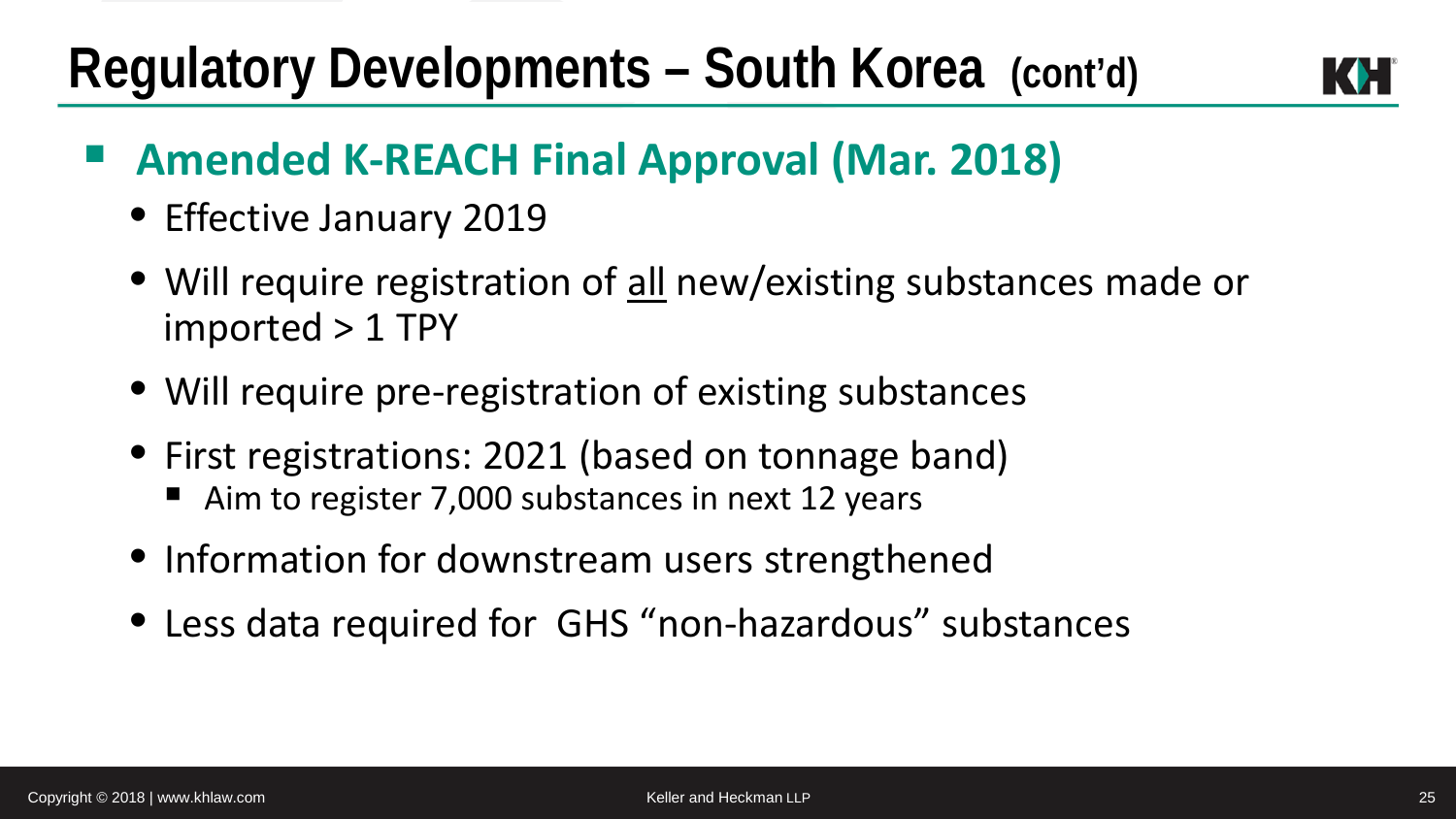### **Regulatory Developments – Taiwan**

- **Significant amendments to the Toxic Chemical Substances Control Act (Mar. 2018)**
	- Renamed Toxic Chemical Substances and Chemicals of Concern Act (TCSCCA)
	- Scope expanded to regulate "chemicals of concern" + toxics
	- Strengthen registration procedures
	- Incentives for the public to report violations
	- Stricter than current rules
	- Makes DOL and EPA rules consistent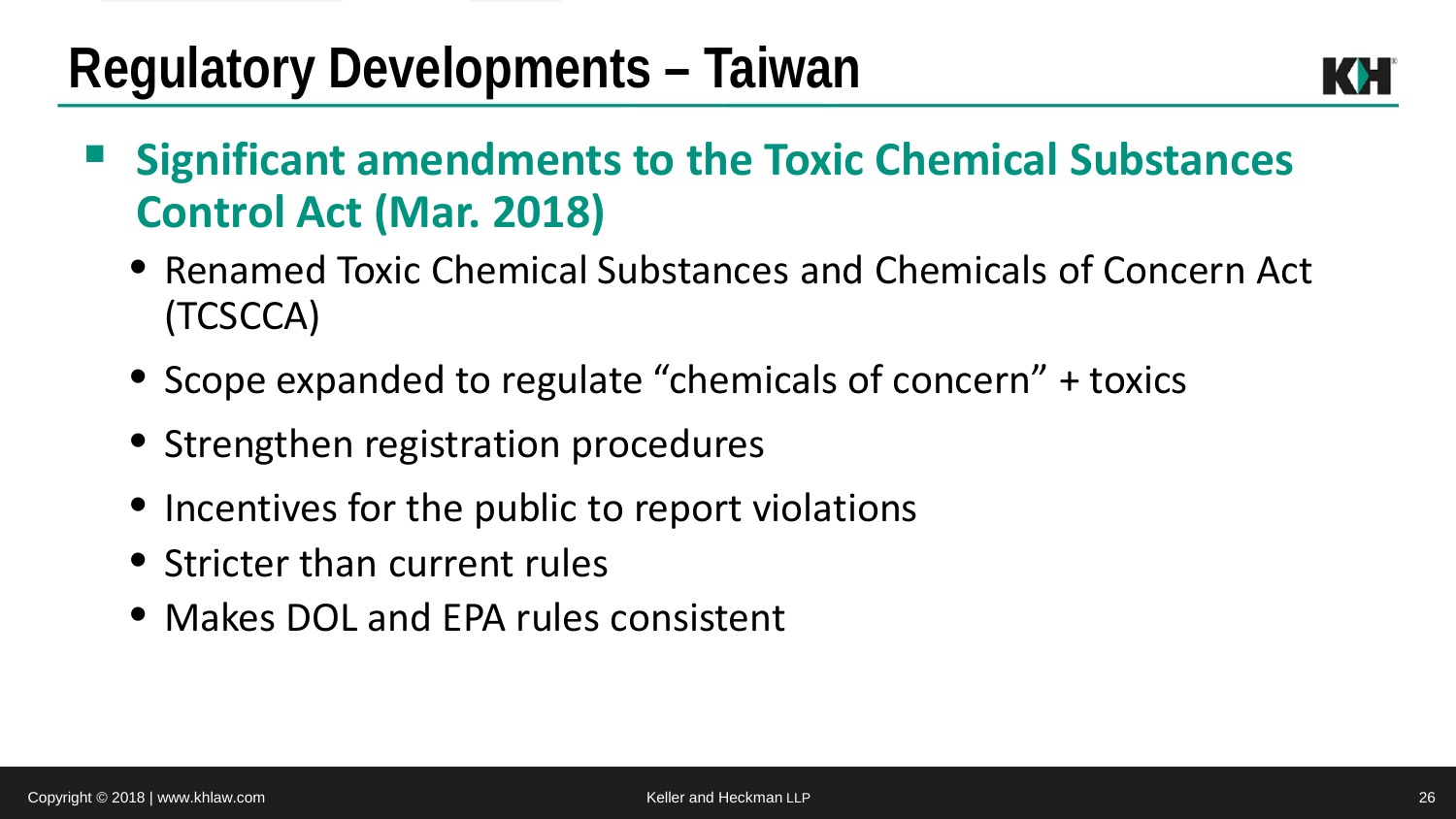### **Regulatory Developments – Taiwan (cont'd)**



- **First designated list of substances for standard registration designated (Jan 2018)**
	- 122 chemicals
	- Manufactures/importers must submit information on manufacture, use, exposure, hazard classification, labels, phys-chem properties, human and ecotox information, hazard assessment and exposure assessment
- Second batch of designated substances expected later this year
	- Timing of registration period based on tonnage band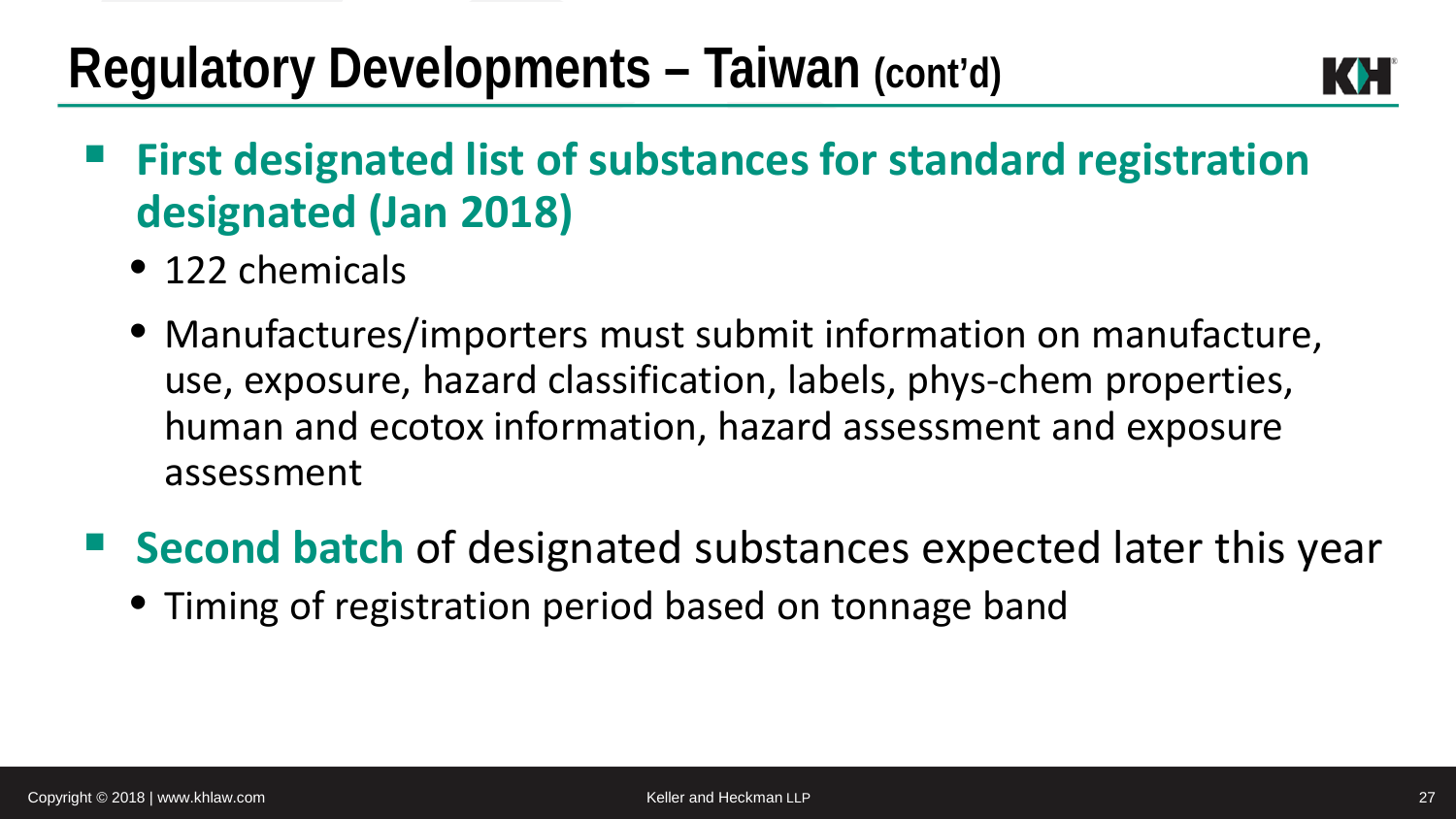

#### **EU ROHS-2 amendments**

- New exemptions for narrow uses of lead in electronic equipment
- Extended 2019 exemption for spare parts / secondary market sales
- **REACH registration:** 
	- End of transition: Registrations for  $1 10$  TPY due May 31
	- Practical deadline is sooner completeness checks
	- Miss deadline? Out of the market for several months

#### **REACH Evaluation (CORAP)**

- 108 Substances being evaluated for potential controls *by Member States*, to be completed by 2020
- Evaluations may lead to new testing obligations; controls
- 17 chemicals newly added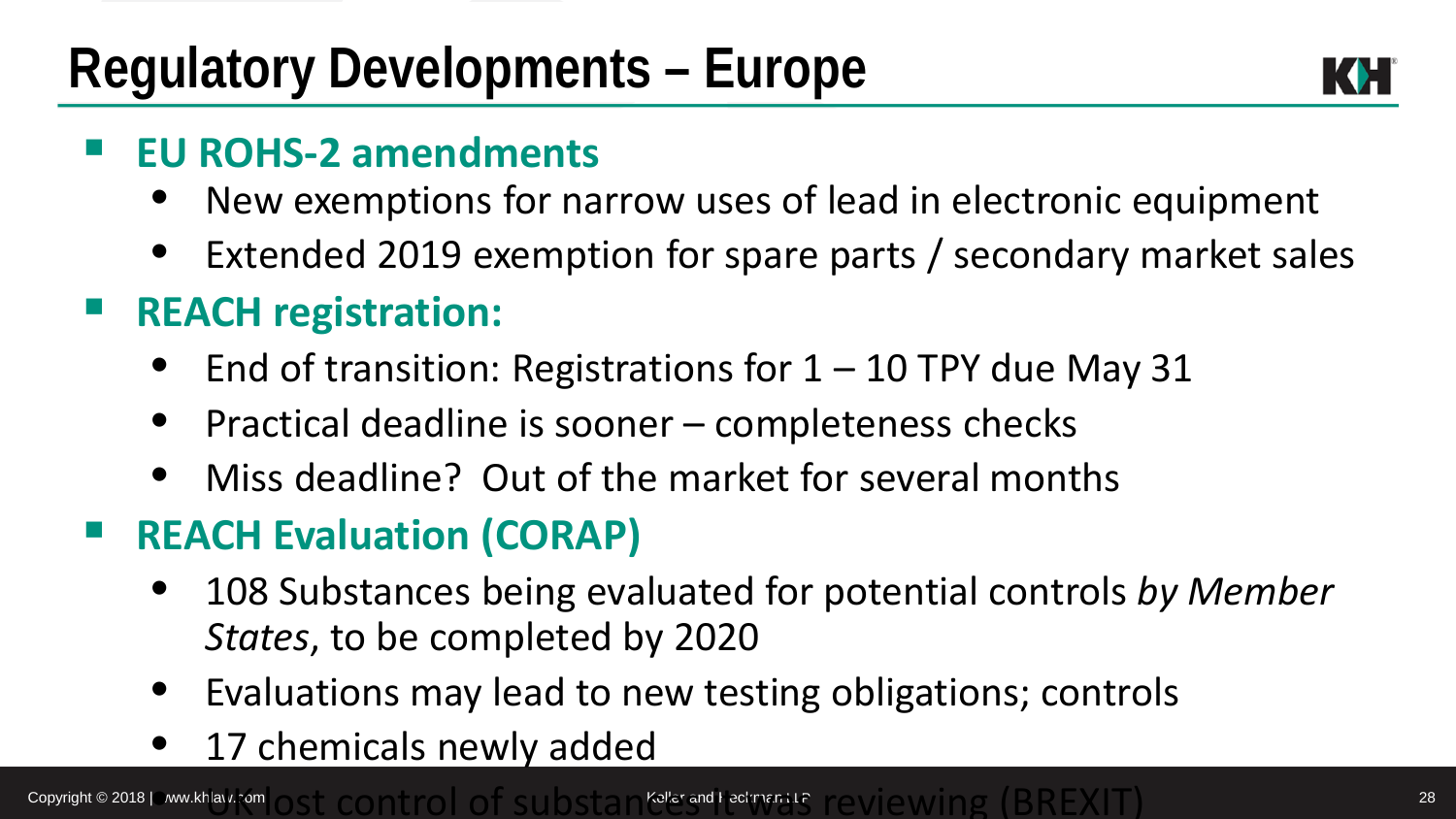### **Regulatory Developments – Europe (cont'd)**



#### **2018-2020 Additions to CORAP List**

| 2018 | Germany      | Antimony trichloride                                                                                  |
|------|--------------|-------------------------------------------------------------------------------------------------------|
| 2018 | Germany      | 2,5,7,10,11,14-hexaoxa-1,6-distibabicyclo[4.4.4] tetradecane                                          |
| 2018 | Spain        | 3-ethoxy-1,1,1,2,3,4,4,5,5,6,6,6-dodecafluoro-2-(trifluoromethyl)hexane                               |
| 2019 | France       | Chromium(III)Oxide                                                                                    |
| 2019 | France       | Tetraphenyl m-phenylene bis (phosphate                                                                |
| 2019 | Sweden       | N, N-diethylhydroxylamine                                                                             |
| 2020 | France       | Triclocarban                                                                                          |
| 2020 | Germany      | Benzyl salicylate                                                                                     |
| 2020 | Germany      | 2-ethylhexyl salicylate                                                                               |
| 2020 | Germany      | 4,4'-methylene bis(dibutyldithiocarbamate)                                                            |
| 2020 | Italy        | Trimethyloctadecylammonium chloride                                                                   |
| 2020 | Italy        | Butan-2-one O,O',O''-(vinylsilylidyne)trioxime                                                        |
| 2020 | <b>Italy</b> | Butan-2-one O,O',O''-(methylsilylidyne) trioxime                                                      |
| 2020 | Sweden       | Acetic acid, oxo-, sodium salt, r/products w/ ethylenediamine, phenol, iron sodium salts              |
| 2020 | Sweden       | <b>EDDHMAFEK</b>                                                                                      |
| 2020 | Sweden       | R/product of phenol, formaldehyde, ethylenediamine diacetic acid, iron chloride & potassium hydroxide |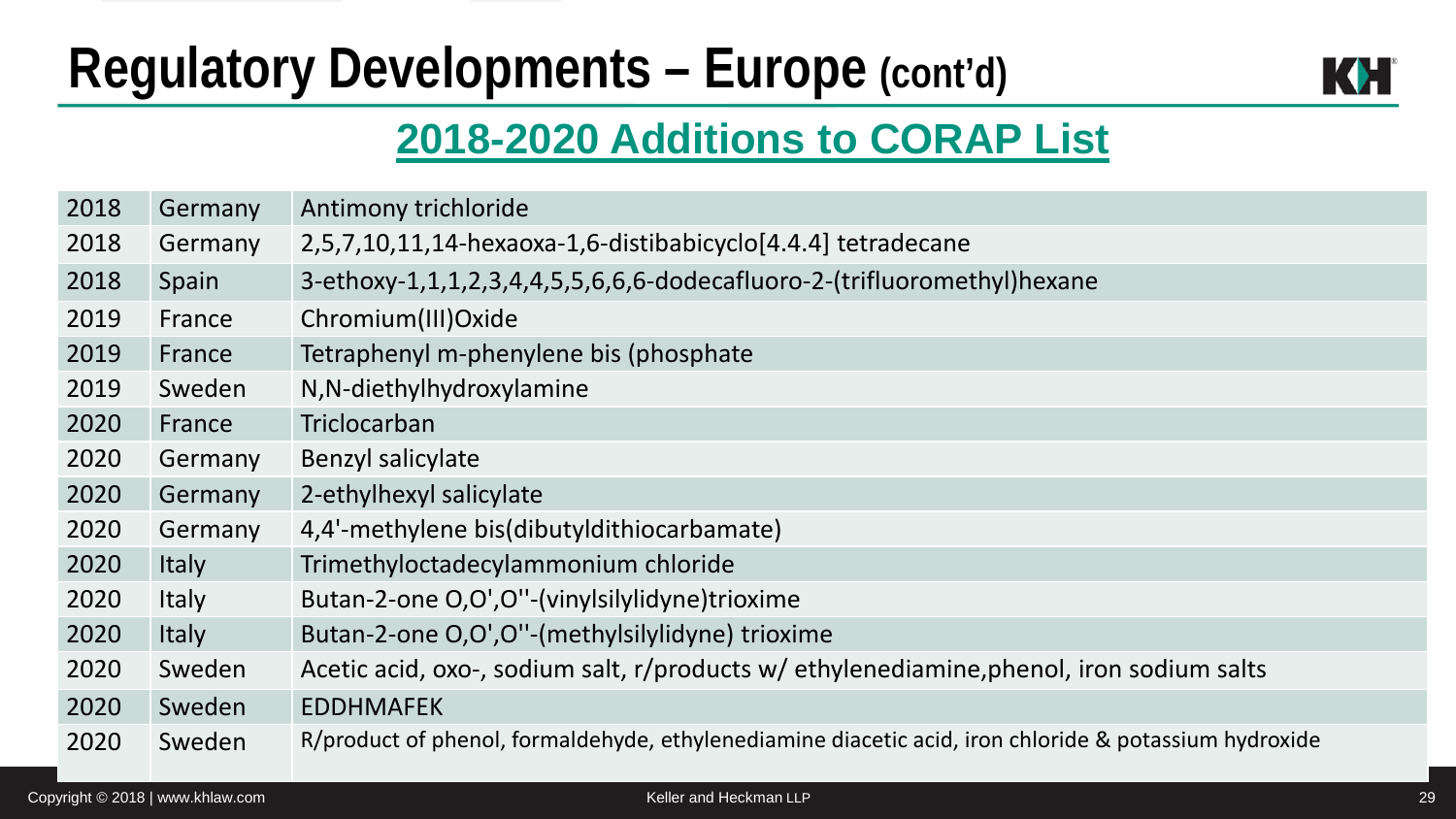

### **BREXIT (and REACH)**

- Huge potential problem for companies with material supply chains that run through the UK
- Uncertain if/how UK companies will maintain their registrations
- Concern in EU of loss of UK suppliers in supply chain
- UK OR's moving to EU
- UK government looses its seat at the REACH table
- Associate membership in ECHA? Much uncertainty remains
- *Reached a deal to maintain status quo post BREXIT through the end of 2020*